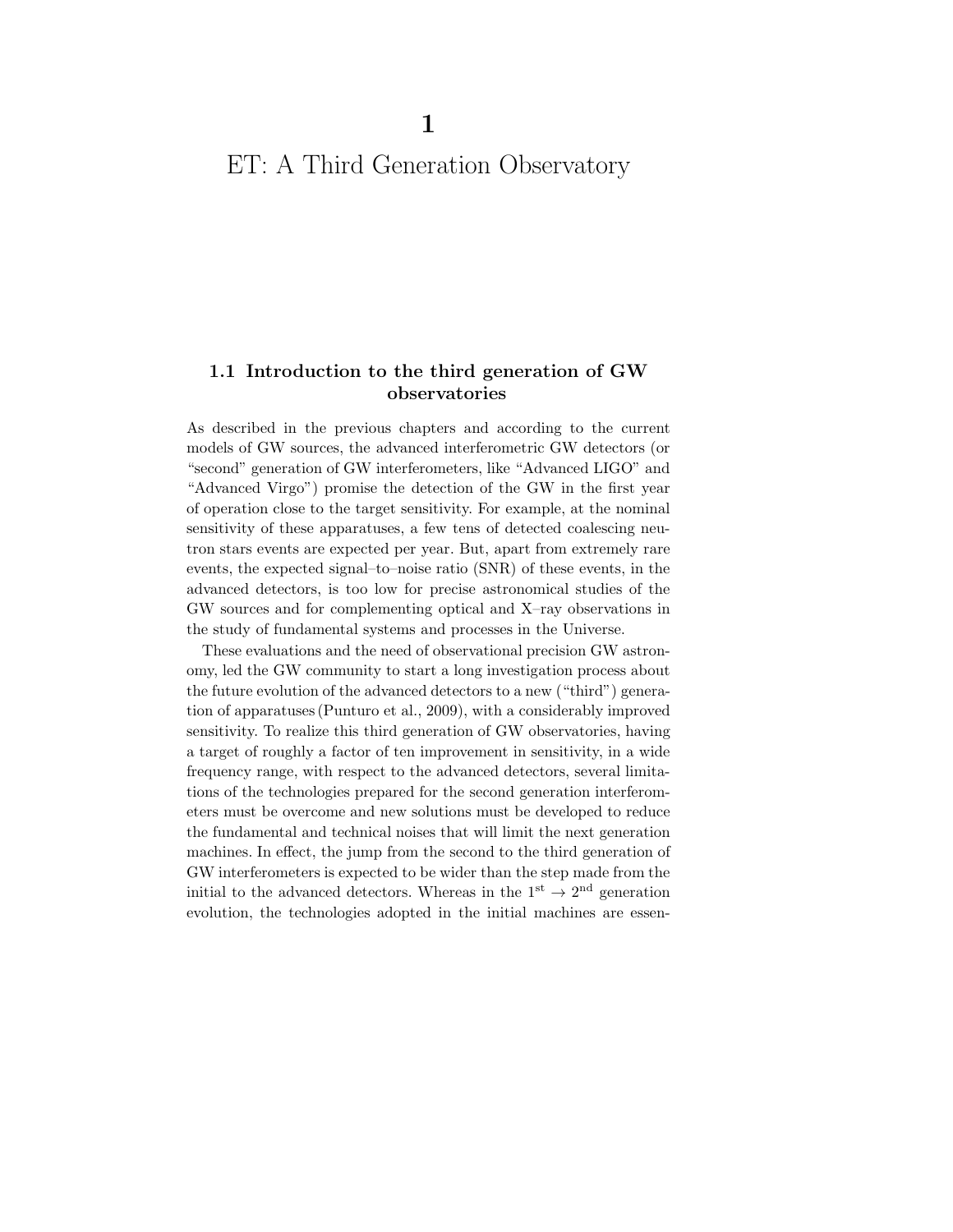tially updated through, e.g. an increase of the injected laser power, an improved seismic noise filtering (in "Advanced LIGO"), a reduction of the low frequency thermal noise by improving the suspension design and suspension fiber material, by adopting the monolithic fused silica design pioneered in GEO600, an improvement of the mirror thermal noise by selecting a better substrate material and coating realization (done in the intermediate step of the enhanced detectors, like e-LIGO and Virgo+), the transition  $2<sup>nd</sup> \rightarrow 3<sup>rd</sup>$  generation will require a complete redesign of the observatory, starting from the infrastructure and the site hosting the interferometers.

In the next sections of this chapter, a subset of the scientific goals of a third generation GW detector and a short overview of the technological challenges introduced by this new generation of machines, currently under evaluation within the framework of the Einstein Telescope (ET) design study (http://www.et–gw.eu/), will be described. It is worth to cite here that, inside the ET scientific community, it has been suggested to use the word "observatory" rather than "detector" when referring to the third generation of interferometers, to underline the fact that the main component (costwise) of these apparatuses will be the infra–structure, which will last for decades and will be made compatible with subsequent upgrades of the hosted detectors, and the main scientific target will be the *observation* of the GW sources, rather than their *detection*, which is expected to happen with the advanced detectors.

## **1.2 Science potential of a** 3rd **generation GW observatory**

The definition of the expected sensitivity of a third generation GW observatory is a trade off between the science targets, the technological achievements and the financial costs of the project. In the Einstein Telescope design study (http://www.et–gw.eu/) an improvement in sensitivity by a factor of 10, with respect to the advanced detectors, and the possibility to access the 1–10 Hz frequency range, still inaccessible for the 2nd generation, has been indicated as a target. This resulted in a possible target sensitivity (named "ET–B"), shown in Fig. 1.1.

Such a sensitivity will open a new window for understanding the physics of extreme phenomena in the universe; hereafter a short list of possible scientific targets, discussed in more detail in the ET science vision document (Amaro-Seoane et al., 2009), is described: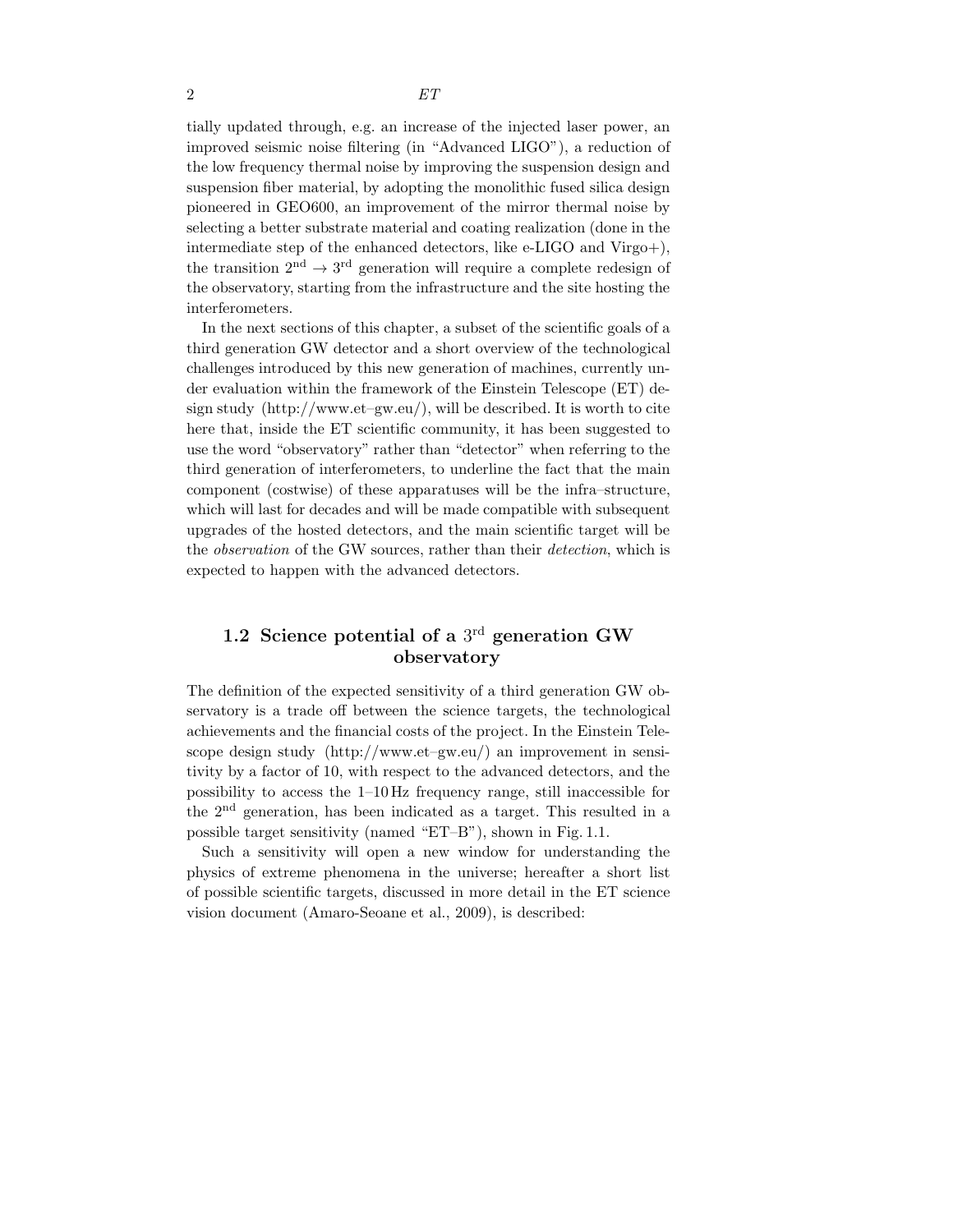

Figure 1.1 A possible sensitivity (solid curve) of an underground, long suspension, cryogenic, signal and power recycled single third generation gravitational wave observatory (see Table 1 in (Hild et al. (2008))) compared to a typical sensitivity curve of an advanced detector (dashed curve). It is worth to underline that the evaluation of the possible noise level of a third generation GW observatory is an ongoing activity, still far to be concluded within the ET design study. For this reason the curves are updated regularly and labeled with progressive letters to be distinguished. In the solid curve (so–called ET–B), corresponding to a single wide–band detector, the suspension thermal noise contribution is missing.

- **Astrophysics:** Measure in great detail the physical parameters of compact stars [i.e., neutron stars (NS) and black holes (BH)] in a binary system (Broeck, 2006; Broeck and Sengupta, 2007), constrain the equation-of-state of NS and solve the enigma of gamma ray bursts (GRB) (Nakar, 2007; Amaro-Seoane et al., 2009).
- **General Relativity:** Test general relativity by comparing observations of massive binary star systems with numerical relativity (NR) predictions and constrain alternative theories of gravity (such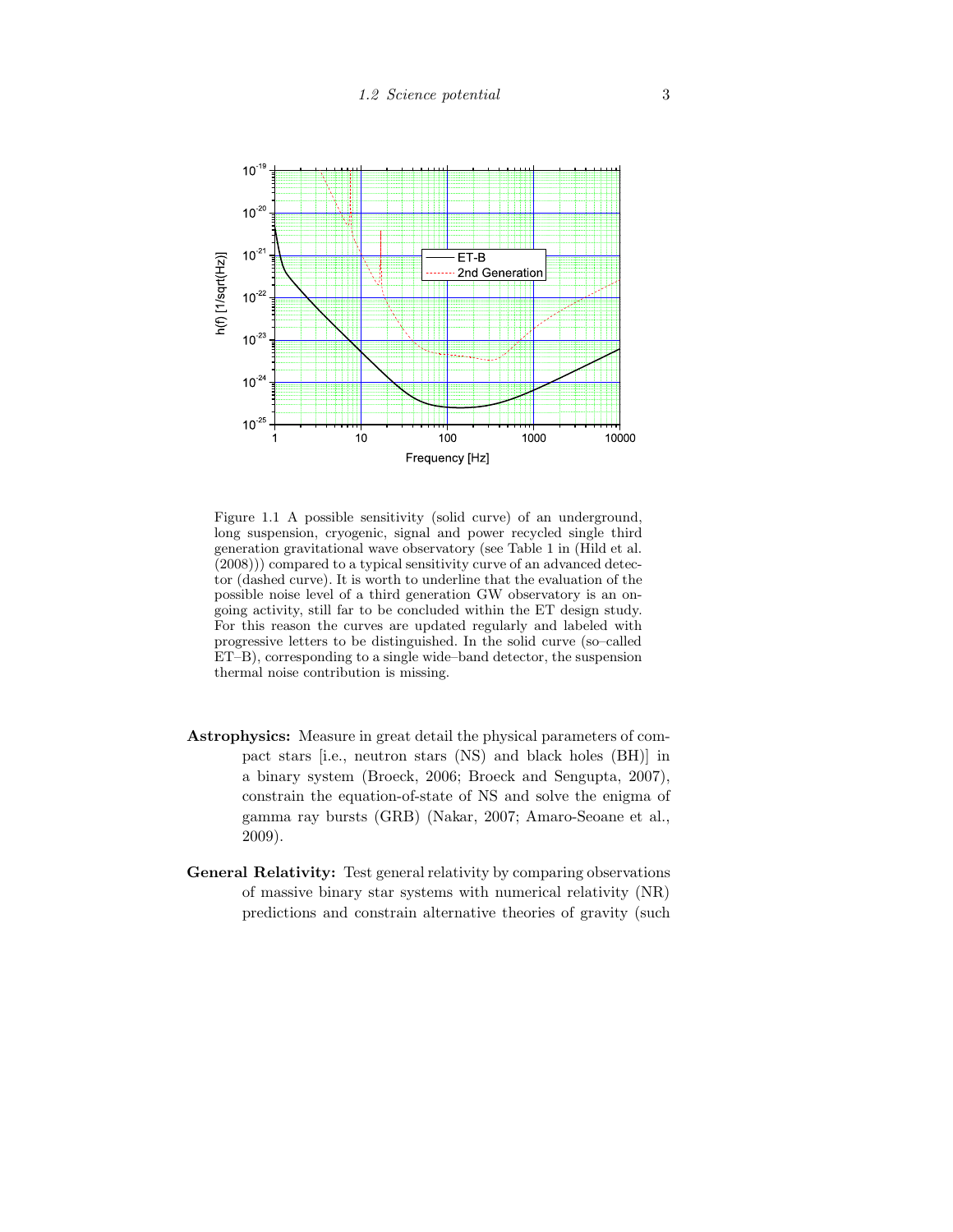as the Brans–Dicke theory) through the observation of NS–BH coalescences (Amaro-Seoane et al., 2009).

- **Cosmology:** Measure cosmological parameters from standard sirens of gravity (Schutz, 1986; Sathyaprakash et al., 2009) and probe the primordial Universe through the measurement of the GW stochastic background (Amaro-Seoane et al., 2009).
- **Astroparticle physics:** Measure or constrain the neutrino (Arnaud et al., 2002) and graviton masses through the detection of the GW emitted in a supernova.

#### **1.2.1 Binary systems**

Binary systems of neutron stars (BNS) or black holes (BH–BH) are the main targets of the advanced GW detectors; the expected rate of BNS coalescence events within the sight distance of  $\lesssim 400 \text{Mpc}$  is of the order of few tens per year and, hence, the detection should be guaranteed, although the low signal–to–noise ratio (SNR  $\geq$  8) will obstruct a detailed measurement of the physics properties of the GW signal sources. The enhanced sensitivity of the third generation GW observatories, instead, will permit a detailed measurement of the characteristics of the GW source with a relevant impact, for example, on cosmography. BNS are considered standard sirens (Schutz, 1986; Sathyaprakash et al., 2009); in fact, by measuring the GW signal with a network of (at least) three detectors, it is possible to evaluate the chirp mass M (because the chirp rate depends on M) and the amplitude, allowing a direct evaluation of the BNS luminosity distance D*L*. GW cannot, though, determine the red–shift z of a source (and an ambiguity between intrinsic and observed total BNS mass remains) and hence an electro–magnetic counterpart is needed. In Fig. 1.2, upper panel, the BNS detection range for the ET– B sensitivity is shown, revealing a sight distance of about  $z \sim 2$  and a impressive SNR at large distances (as shown in Fig. 1.2, lower panel, at 3 Gpc a SNR of several tens is possible). With this performance, about 10<sup>6</sup> BNS coalescences per year are expected in the ET detection range; let's suppose that in about  $1/1000$  of these events the red–shift could be measured identifying them with coinciding gamma–ray bursts (GRB). Luminosity distance  $D<sub>L</sub>$  and the corresponding red–shift z are related by the adopted cosmological model; by introducing these two measured quantities in equation 1.1, describing the model, it is possible the evaluate some of the fundamental cosmological parameters, like the total mass density  $\Omega_M$ , the dark energy density  $\Omega_{\Lambda}$  and the dark energy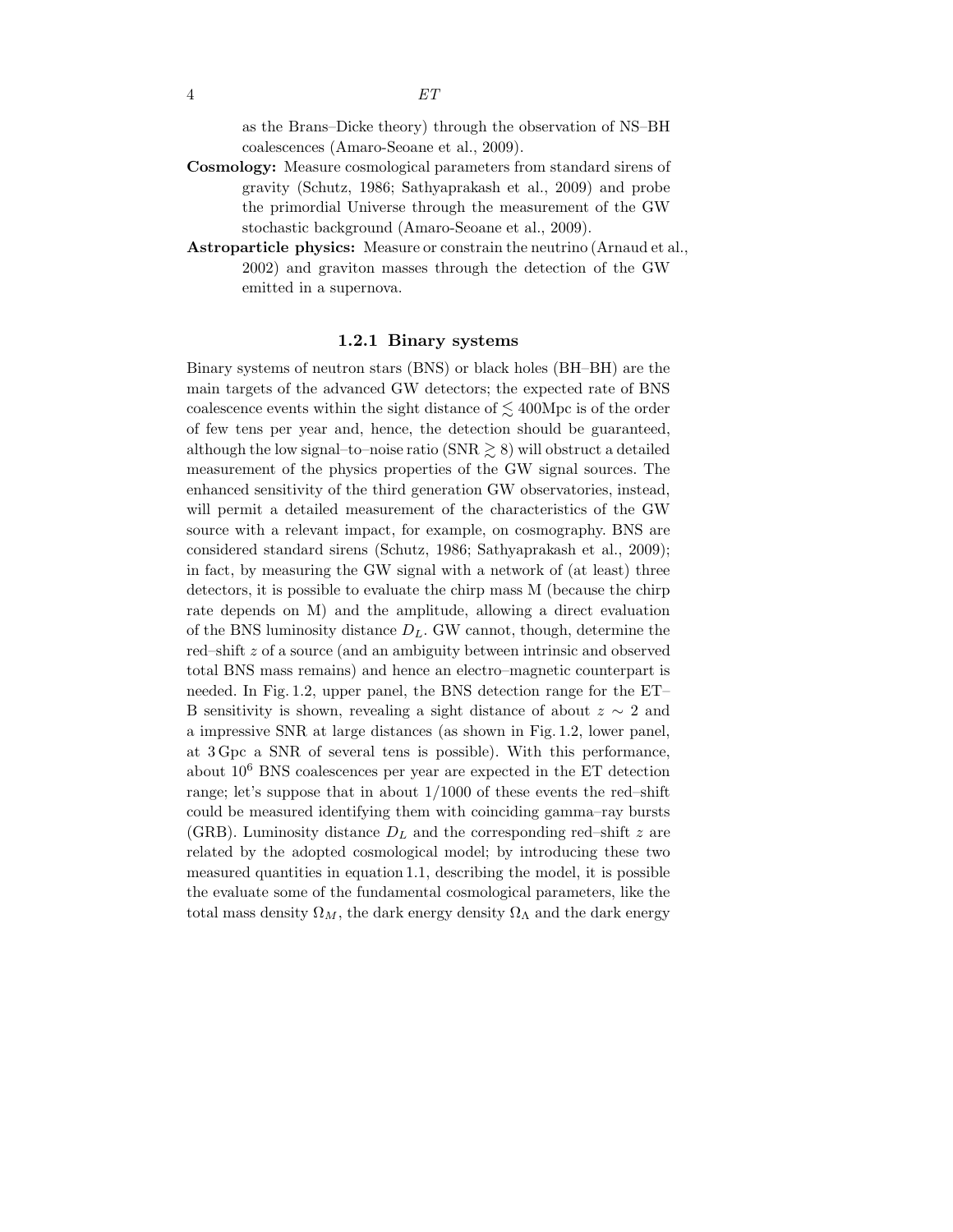equation of state parameter  $w$  ( $H_0$  in Eq.1.1, is the Hubble parameter).

$$
D_L = \frac{c(1+z)}{H_0} \int_0^z \frac{dz'}{[\Omega_M(1+z')^3 + \Omega_\Lambda(1+z')^{3(1+w)}]^{1/2}}
$$
(1.1)

The expected errors in the evaluation of these cosmological parameters, computed in (Sathyaprakash et al., 2009) are listed in Table 1.1 and are comparable to those from other cosmological measurement attempts, such as the Joint Dark Energy Mission.

Table 1.1 *Errors in the determination of the cosmological parameters through the detection of 5192 realizations of a catalogue containing 1000 BNS merger events, of known red–shift (Sathyaprakash et al., 2009). The fractional 1-σ width of the distributions*  $\sigma_{\Omega_{\Lambda}}/\Omega_{\Lambda}$ ,  $\sigma_{\Omega_{M}}/\Omega_{M}$ *and*  $\sigma_w/|w|$  *are shown, accounting for the weak lensing errors in the left column and considering it corrected in the right column. Briefly:*

Ω*<sup>M</sup> and* Ω<sup>Λ</sup> *are the (dimensionless) energy densities of the Dark Matter and Dark Energy, respectively;* w *is the Dark Energy equation of state parameter (*w = 1 *corresponds to a cosmological constant).*

| Free parameters | $\sigma_{\Omega_{\Lambda}}/\Omega_{\Lambda}$              |                         | $\sigma_{\Omega_M}/\Omega_M$ |  | $\sigma_w/ w $                  |  |
|-----------------|-----------------------------------------------------------|-------------------------|------------------------------|--|---------------------------------|--|
|                 |                                                           |                         |                              |  | 4.2\% 3.5\% 18\% 14\% 18\% 15\% |  |
|                 | $\Omega_{\Lambda} = 0.73$ $9.4\%$ $8.1\%$ $7.6\%$ $6.6\%$ |                         |                              |  |                                 |  |
|                 |                                                           | $\Omega_{\Lambda}=0.73$ |                              |  | $\Omega_M = 0.27$ 1.4\% 1.1\%   |  |

The detection distance and the SNR shown in Fig. 1.2 are computed using templates produced in the so–called restricted post–Newtonian (PN) approximation, where only the lowest order (corresponding to the second harmonic of the orbital frequency) of the PN expansion is retained. Although the potential of the sub–dominant higher harmonics aren't fully evaluated, it is clear (Broeck, 2006; Broeck and Sengupta, 2007; Arun et al., 2007) that they could facilitate the observation of heavier binary systems (by enriching the high frequency part of the GW spectrum) as well as greatly improve the accuracy in the measurement of the GW source parameters (relaxing, also, the requirement on the minimal number of detectors in the network needed to resolve a GW source). All this will allow the determination of the mass function of neutron stars and black holes, the maximum mass of a neutron star and its equation–of–state and provide a comprehensive history of the formation and evolution of compact binaries. As described in (Gair et al.,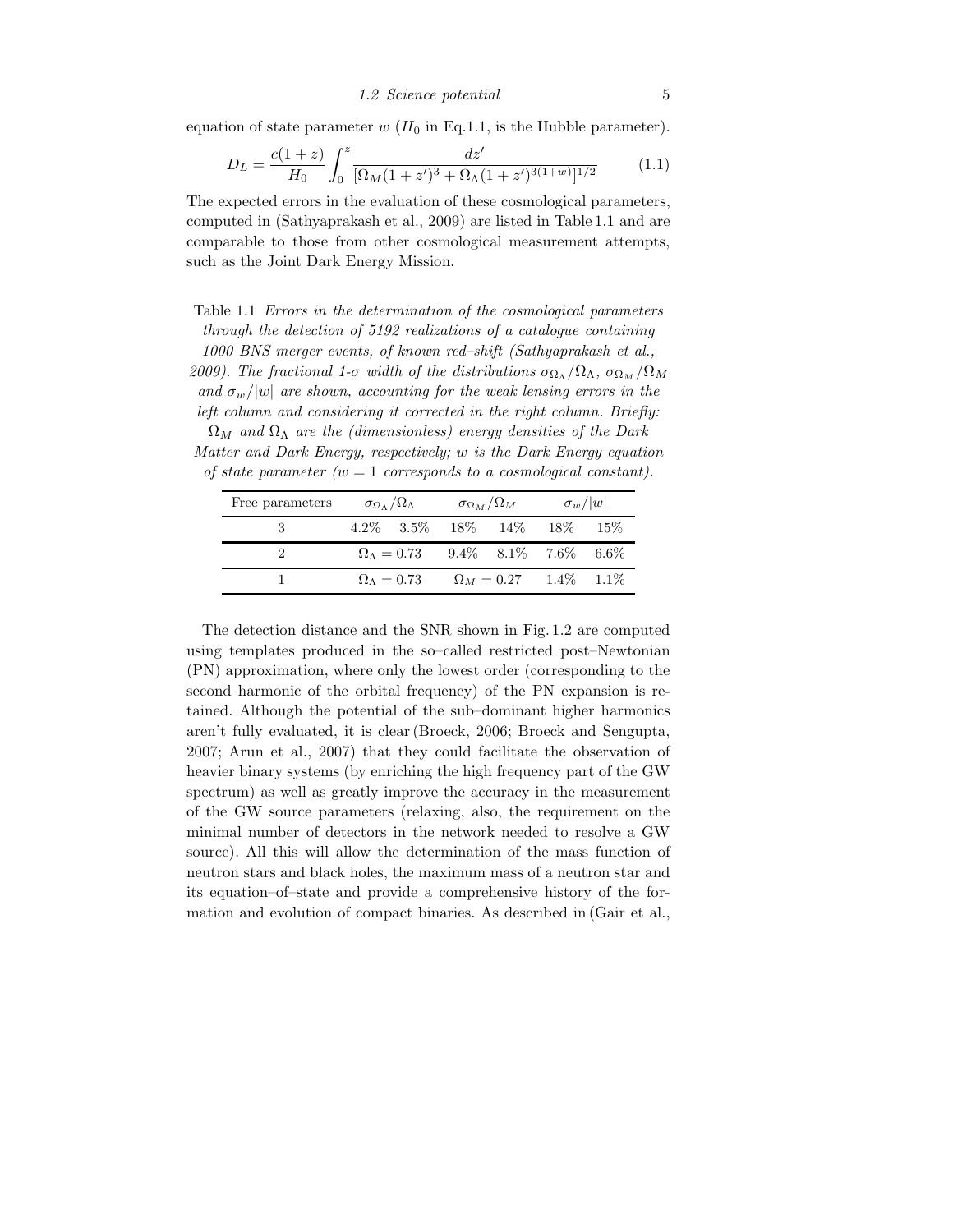2009a,b), such studies will give answers to important astrophysical questions such as the history of star formation, the birth of intermediate-mass black holes and their growth, etc.

When the two massive stars (NS or better BH) in a binary system are close to the final coalescence, because of the ultra strong gravitational fields, the PN approximation is no longer valid and a fully relativistic treatment is needed. Thanks to the advances in analytical (Buonanno and Damour, 1999, 2000; Damour et al., 2002, 2003; Damour and Nagar,  $2007b$ ,a; Buonanno et al.,  $2007$ ) and numerical relativity (Brügmann et al., 2004; Pretorius, 2005; Baker et al., 2007; Boyle et al., 2007; Ajith et al., 2008; Hannam and Hawke, 2009) it is possible to predict the characteristics of the signal emitted in the process of merger. Comparison of the predicted signal amplitudes and fluxes with the observation carried on by ET will enable new tests of general relativity. It should be possible to check whether the spacetime geometry of the merged object is that of a black hole or some other exotic object, whether black holes are enclosed in a horizon, etc.

#### **1.2.2 Isolated Neutron Stars**

As explained in the previous chapters, Neutron stars (NS) are one possible end state of massive stars that result in a gravitational collapse followed by a supernova of Type II, Type Ib or Type Ic. The composition of a NS is still under debate and the measurement of the GW emitted by such as body could give important information on its internal structure. In particular, being the main mechanism for the emission of GWs by a NS due to the quadrupolar moment generated by its ellipticity  $\epsilon$ , from its measurement it is possible to deduce important information on the equation–of–state of the ultra–dense matter composing the NS. Its is worth to underline that, according to current NS models, a solid core NS could sustain  $\epsilon \lesssim 10^{-3}$ , whereas the crust of the NS could support up to  $\epsilon \simeq 10^{-6} - 10^{-7}$ . Because of its improved performance, a third generation GW observatory could be sensitive to the GW emitted by isolated NS having a relatively small ellipticity, as shown in Fig. 1.3 and permits to cover a large fraction of our galaxy in a blind search (see Fig. 1.4).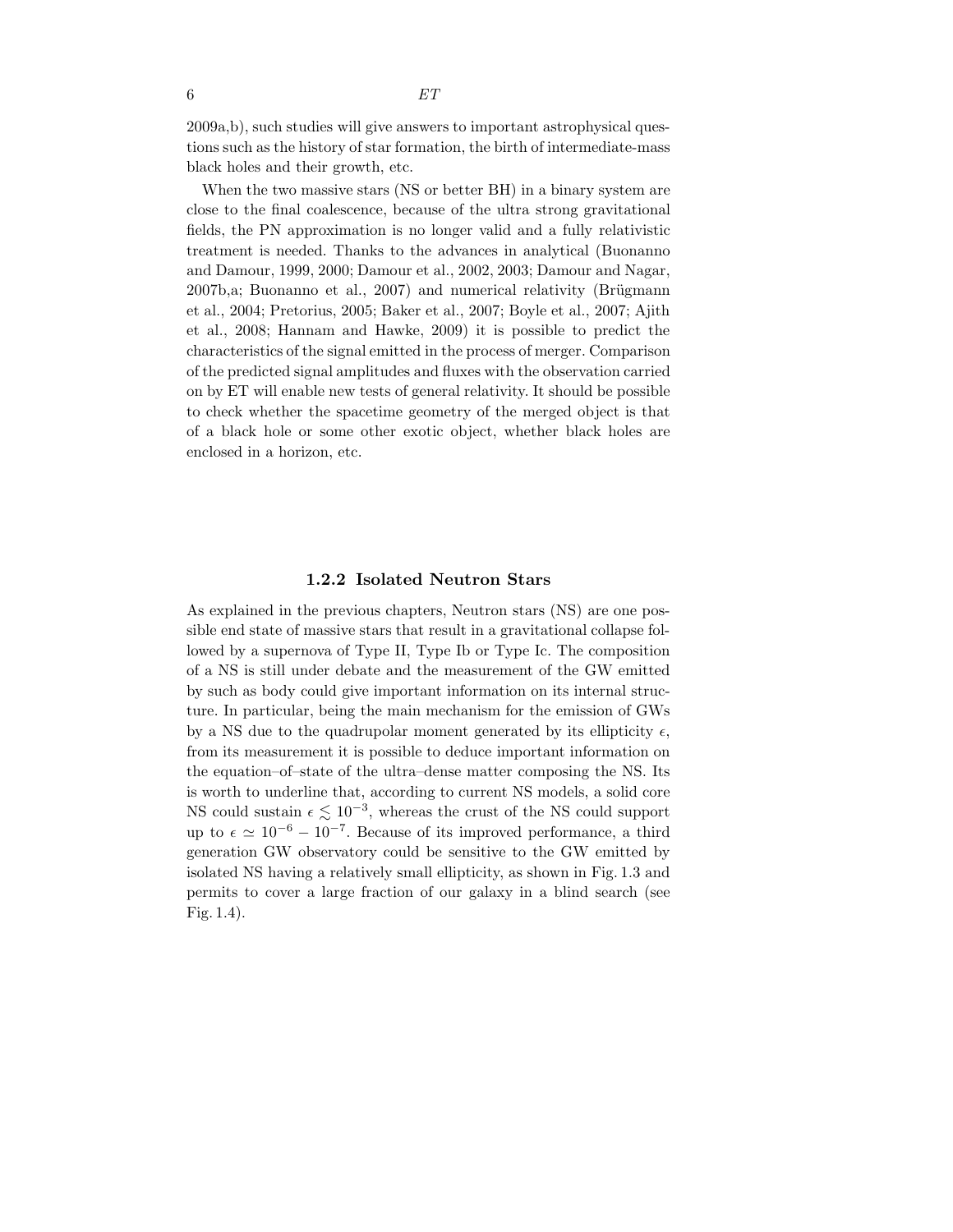#### **1.2.3 Supernova explosion**

In a supernova explosion (SNe) caused by the collapse of the core of a NS the energy radiated in GWs is expected to be a very small fraction of the total energy emitted (still under debate, but less than  $10^{-7} - 10^{-8}$  solar masses, according to what is reported in the review (Ott, 2009)). This fact limits the detection potential of the initial and advanced detectors to the Milky Way and the closest galaxies, with an expected detection rate of about 1 event every 2 decades in the Local Group (Bergh and Tammann, 1991). ET could detect SNe up to few Mpc, with an expected SNe rate of 1 event every 1–2 years (Ando et al., 2005) (if we consider a detection distance of 5–6Mpc). If, as expected, in the time– scale of the implementation of the third generation of GW observatories, Megaton–class neutrino detectors are operational and have a detection range comparable to ET (as indicated in (Ando et al., 2005)), it will be possible to provide coincident observation with non–negligible detection rate, permitting important evaluations on the SNe mechanisms and on the neutrino mass value.

## **1.3 Third generation sensitivity: how to suppress the noises limiting the advanced GW detectors**

In Fig. 1.1 a possible target sensitivity (so–called ET–B) of a third generation GW observatory is compared with the expected sensitivity of an advanced detector. To bridge the gap between the two curves, several noise sources must be suppressed. Obviously a conceptually easy way to improve the sensitivity is to realize a new interferometer with longer arms and, indeed, the ET–B curve is computed assuming an arm length of 10 km; this is the first trivial indicator of the need of a new infrastructure for the third generation. But, to act on the several noises limiting the nominal sensitivity of the advanced detectors, in different frequency ranges, new and specific technological solutions must be found. At very low frequencies (below 3–4 Hz) the seismic and the related gravity gradient noises must be suppressed. In the 4–50 Hz range the thermal noise of the optics suspension system and the quantum noise, related to the radiation pressure exerted on the suspended mirror by the photons in the main Fabry–Perot cavities must be reduced. Above 40 Hz, the thermal noise (dominated by the mechanical dissipation of the high reflectivity dielectric coating) of the suspended mirror and the shot noise compo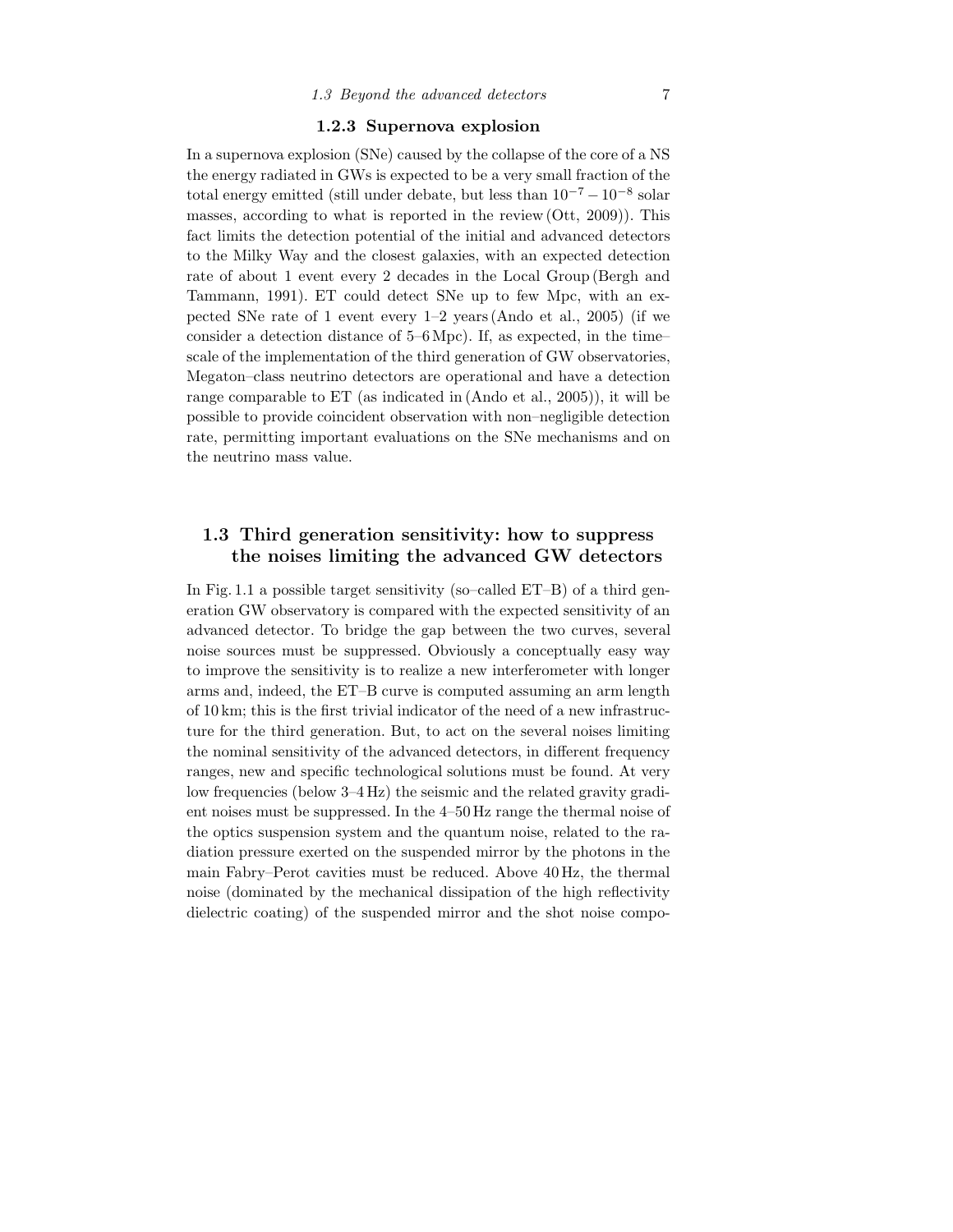nent of the quantum noise play a dominant role and must be reduced simultaneously to achieve the target sensitivity. The following subsections are devoted to the description of the limiting noises and to the possible technological solution in a third generation GW observatory.

#### **1.3.1 Seismic and Gravity Gradient noise**

At low frequency, ground based interferometric GW detectors are limited by the natural and anthropogenic vibration of the ground where the apparatus is built. Seismic excitation acts on the suspended test masses both indirectly, through the suspension chain, shaking each stage according to its transfer function, and directly, coupling the mass vibration in the soil layers, perturbed by the seismic waves, with the test–mass displacement, via the mutual attraction force expressed by Newton's universal law of gravitation (so–called Gravity Gradient noise or Newtonian noise).

Advanced detectors will implement seismic filtering systems to reduce the test–mass shaking due to the ground vibration. "Advanced LIGO" will implement a so–called *active* filtering system (Abbott et al., 2002) where, in a chain of three sub–systems, the displacements and the accelerations caused by the seismic noise are read through position and acceleration sensors and are actively and hierarchically suppressed through hydraulic and electro–magnetic actuators. "Advanced Virgo" will adopt, instead, the *passive* filtering philosophy already successfully implemented in the initial Virgo, based on a chain of harmonic oscillators filtering the seismic vibration horizontally (inverted and "normal" pendulums) and vertically (blades). The so–called Virgo Super–Attenuator pushes the residual seismic noise below the thermal noise of a first generation detector like Virgo starting from about 4 Hz (Braccini et al., 2005) and it has been demonstrated (Braccini, 2009) the compliance of this apparatus with "Advanced Virgo".

In the ET design, there are additional requirements that make the achievement of the sensitivity target very challenging; in fact, beyond the request of reducing the noise level, roughly by a factor of ten, in the whole detection frequency band, the requirement to access the frequency region between 1 Hz and 10 Hz, excluded in the advanced detectors, is too difficult to be obtained just with an improved seismic filtering system and alternative (or better additional) solutions must be found. It is well known that underground sites are seismically quieter (i.e. see (Beker et al., 2009)) and the possibility to realise an underground GW detector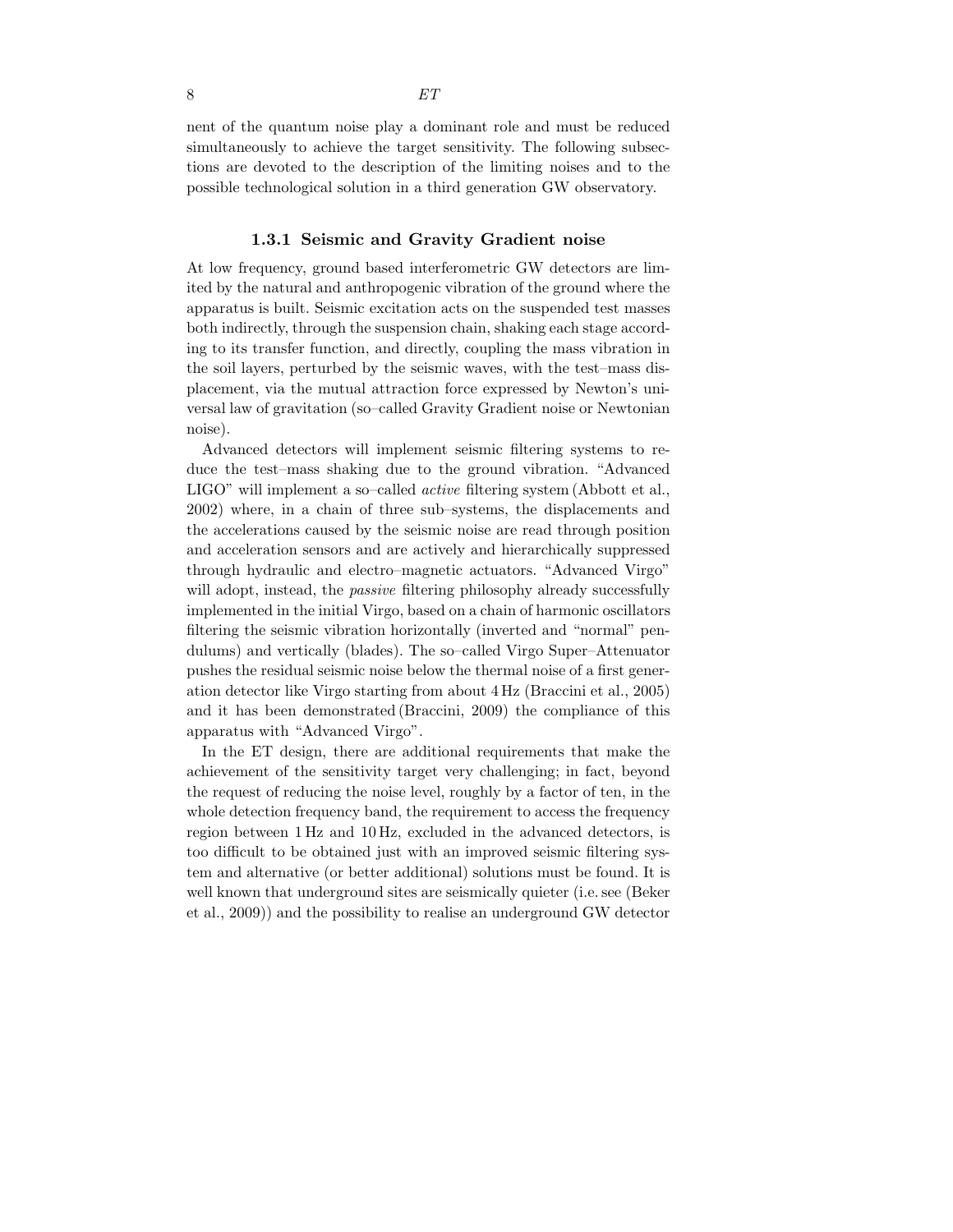has been analysed and selected by the LCGT collaboration in Japan. The comparison between the seismic noise in the TAMA site (Tokyo) and in the LISM (Sato et al., 2004) site (Kamioka mine, the prime candidate for an LCGT site) shows a reduction in the low–frequency region, by going underground, by a factor of 100 in terms of acceleration and by two to three orders of magnitude in displacement spectral amplitude. A corresponding and even larger noise reduction has been reached in the output of the LISM interferometer, due to the fact that going underground several other "technical" noises, induced by external disturbances like wind, scattered light or temperature fluctuations, are suppressed by the quietness of the site. Hence, to achieve the ET–B target sensitivity an underground site is mandatory; for these conditions, it has been shown (Braccini, 2009) that the Virgo Super–Attenuator satisfies the ET requirements above 3–4 Hz, whereas to access the 1–3 Hz frequency range major technical upgrades of the suspension system have to be realised. This is the second, more important, indicator that a new infrastructure is a priority issue on the path towards the realization of the third generation of GW observatories.

The Gravity Gradient noise effect has been modelled for an interferometer on the Earth's surface (Saulson, 1984; Beccaria *et al.*, 1998; Hughes and Thorne, 1998) and the predicted noise level is negligible for the initial and advanced detectors. In a third generation GW detector, the more stringent requirements at low frequencies, accentuate the role of this noise source. It has been shown (Cella, 2009) that, going deeply underground  $(\geq 100 \,\mathrm{m})$  it is possible to effectively suppress the gravity gradient noise (at least above 2 Hz). Further reductions require a major effort to complement the seismic attenuation with the subtraction of the residual gravity gradient noise through signals extracted from a network of sensors located around the detector (Cella, 2009).

#### **1.3.2 Thermal Noise**

As previously cited, the so–called thermal noise, generated by all the processes modulating the optical path of the light in the interferometer, coupling it to the Brownian fluctuation or to the stochastic fluctuation of the temperature field in the optical components, dominates the sensitivity of the initial and advanced detectors in the low and medium frequency range (4–200 Hz). To model and understand the thermal noise in the interferometers (in thermal equilibrium) two fundamental instruments are used: the equi–partition theorem, that relates the temperature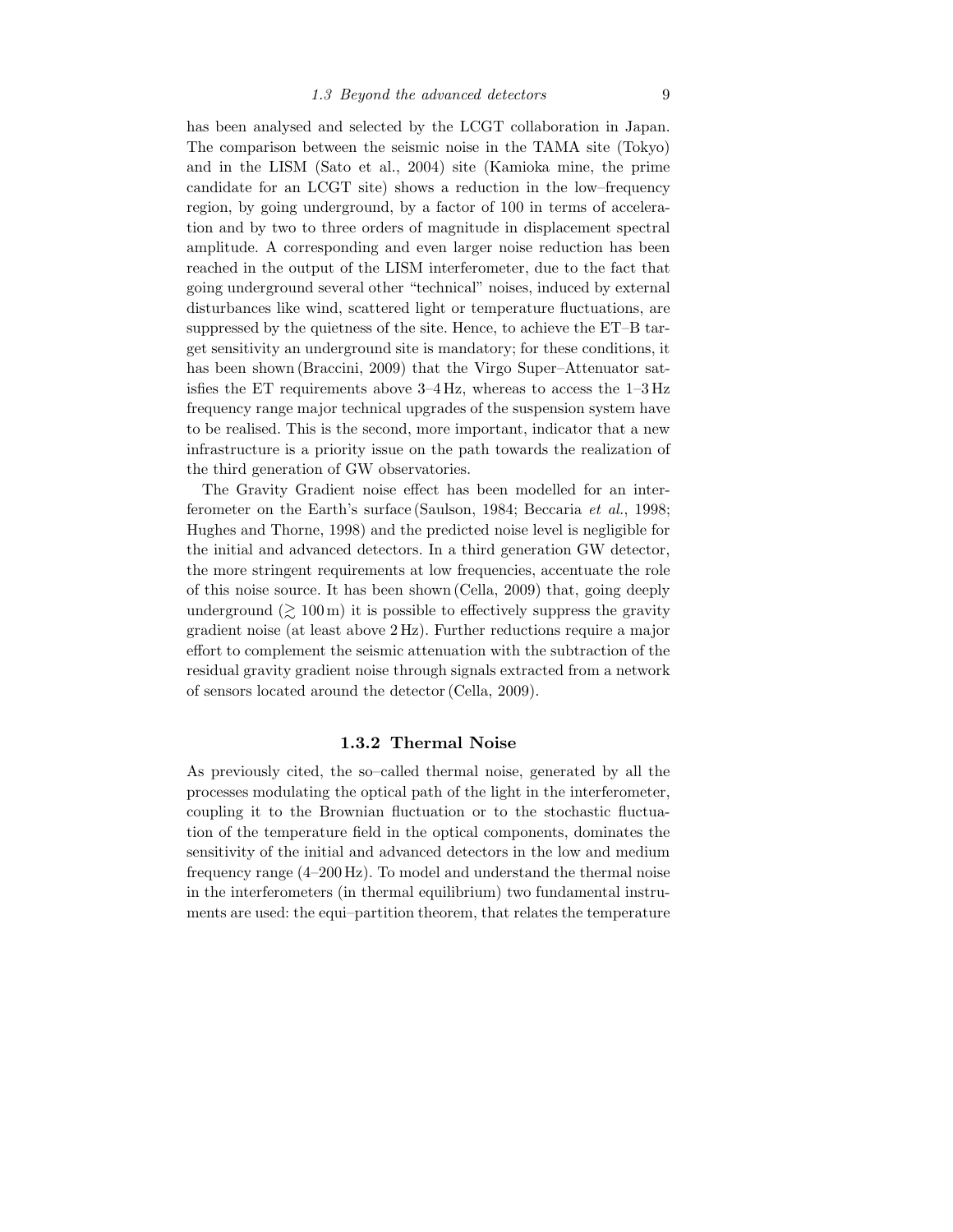10 *ET*

of a system to its average energies, and the Fluctuation–Dissipation (FD) theorem (Callen and Welton, 1951), that relates the power spectrum of the fluctuations of a system in thermal equilibrium to the dissipation processes, described by its mechanical impedance.

In the initial and advanced interferometers, the unique tool used to reduce the thermal noise effect on the detector has been the reduction of the dissipation processes through the selection of the best material available (i.e. C85 steel in Virgo (Cagnoli et al., 1999) or fused silica in GEO600 (Goßler et al., 2004) and the advanced detectors (Amico et al., 2002; Cagnoli *et al.*, 2006)) or trough the minimization of the clamping losses (i.e. by optimizing the clamping design (Cagnoli et al., 1996) in initial detectors, or by introducing the monolithic design in GEO600 and advanced detectors).

In the third generation of GW observatories a further reduction of the thermal noise limitation must be found and, in the ET design, as well as in the LCGT project, the additional methodology is based on the reduction of the interferometer operational temperature down to a few degree Kelvin. In fact, according to the equi–partition theorem, temperature is directly proportional to the energy stored in each degree of freedom of the suspended system allowing to reduce the fluctuation amplitude by lowering the suspension temperature. Furthermore, at low temperature, some materials show a suppression of the dissipation mechanisms.

It is really important to select the right technology to cool down the suspended mirrors of the interferometer without introducing additional noise (like seismic and acoustic excitation caused by the cryogenic liquid boiling processes, or the mechanical pumps vibration). Cryo–coolings systems are really appealing because they promise an excellent duty cycle to the interferometer, hence, cryogenics is one of the most appealing technologies to reduce the thermal noise of the optics suspension in a third generation gravitational wave detector. The first problem to be solved in a cryo–interferometer is how to cool down the test masses without introducing additional vibrations that spoils the very low frequency performances. A promising technology is now available, based on cryo–cooling systems, dampened to reduce the seismic vibration (Tomaru *et al.*, 2004).

The cryogenic solution introduces a discontinuity in the evolution of the materials adopted in GW interferometers. In fact, the monolithic suspension, developed for the second generation of gravitational wave detectors, cannot be used in cryogenics because of the poor thermal conductivity of the fused silica and because of a well known dissipation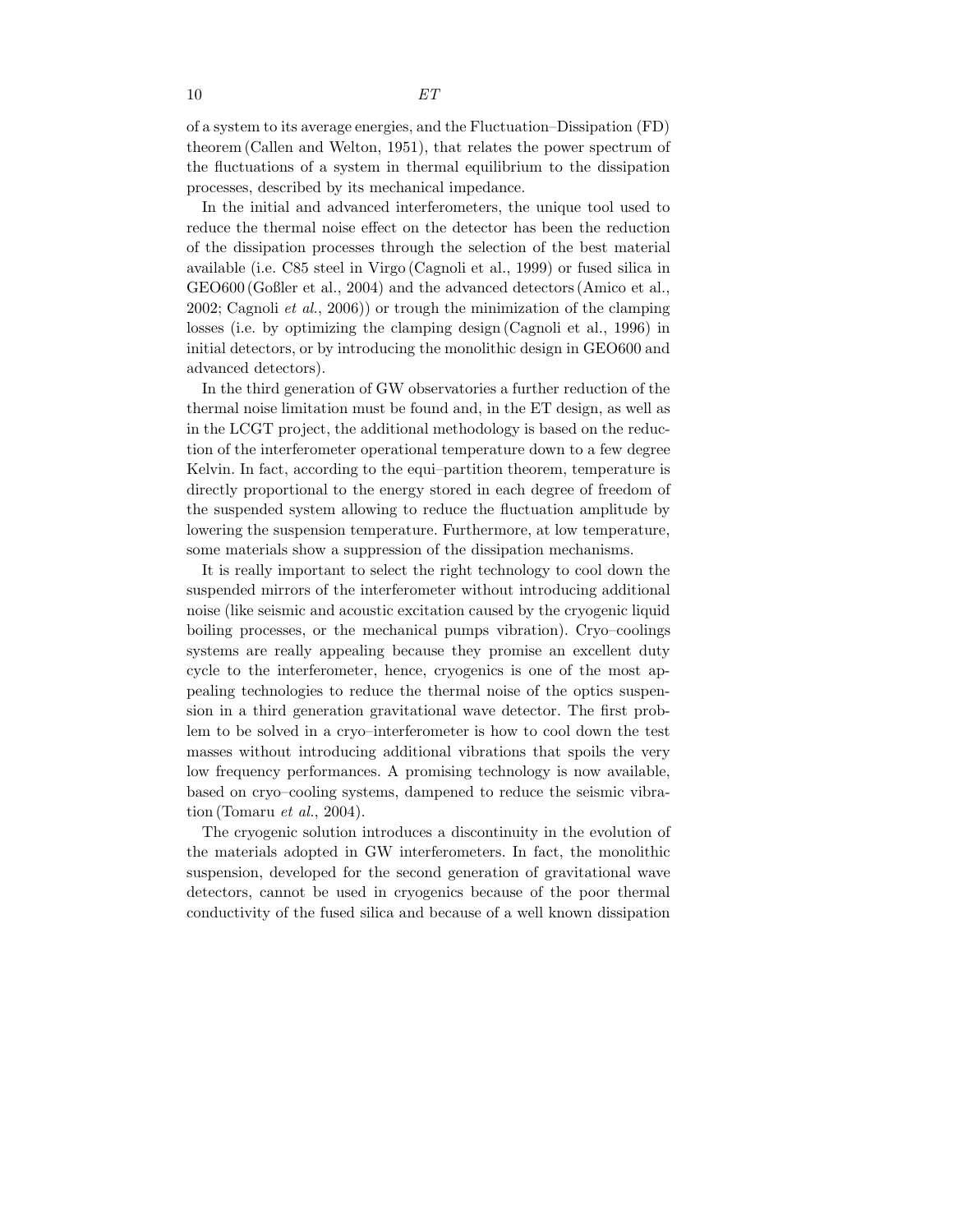peak of that amorphous material at low temperature. The requirements that a material should satisfy, to be electible for a cryogenic suspension, are a high thermal conductivity at the operation temperature, to permit an efficient heat extraction (which is crucial, because of the relatively large heating power deposited in the test masses by the high light power stored in the interferometer cavities), a low mechanical dissipation angle (to reduce the Brownian thermal noise), a low thermal expansion coefficient (to minimise the thermo–elastic noise), and a good breaking strength (to safely support the test masses). Currently there are two candidate materials for this role: Sapphire and Silicon. Sapphire has been selected to realise the suspension fibres of LCGT both for its dissipation (Uchiyama et al., 2000) and for its thermal conductivity properties (Tomaru et al., 2002); also Silicon has been found a suitable material to realise both suspension fibres (Alshourbagy et al., 2006) and ribbons (Reid et al., 2006). However, as matter of fact currently only Sapphire has been used to realize a full cryogenic suspension and the usage of Silicon still needs a successful  $R \& D$  activity.

At intermediate frequency (40–200 Hz) it is the thermal noise, related to the losses in the suspended test masses, that dominates the noise budget of the advanced detectors. To be more precise, the mechanical dissipation located in the high reflectivity dielectric coatings (mainly in the Tantalum–pentoxide  $Ta_2O_5$  layers) gives the largest contribution to the noise level in that frequency range. A large  $R \& D$  effort in the realization of the advanced detectors is devoted to reduce that effect both by decreasing the dissipation of the  $Ta_2O_5$  layers, introducing a Titanium dopant (Harry et al., 2007), and by reducing the total amount of Tantalum–pentoxide material while keeping the same reflectivity (Agresti et al., 2006). These developments are important also for the third generation of GW observatories, but the low temperature requirement introduces additional problems. In fact, it has been shown that going at low temperature, in a multi–layer Tantalum-pentoxide coating, the mechanical dissipation is rather constant (Yamamoto et al., 2006) and more recent measurements (Martin *et al.*, 2008) have even shown a low temperature dissipation peak in a single–layer of  $Ta_2O_5$ doped with  $TiO<sub>2</sub>$ . Furthermore, because of the previously mentioned broad dissipation peak shown by fused silica at low temperature, in the cryogenic interferometers it is impossible to choose the low mechanical loss, low optical absorption substrates developed for the advanced detectors. The best material candidate to realize the test masses is, again, Sapphire (selected in LCGT) and crystalline Silicon, which shows a very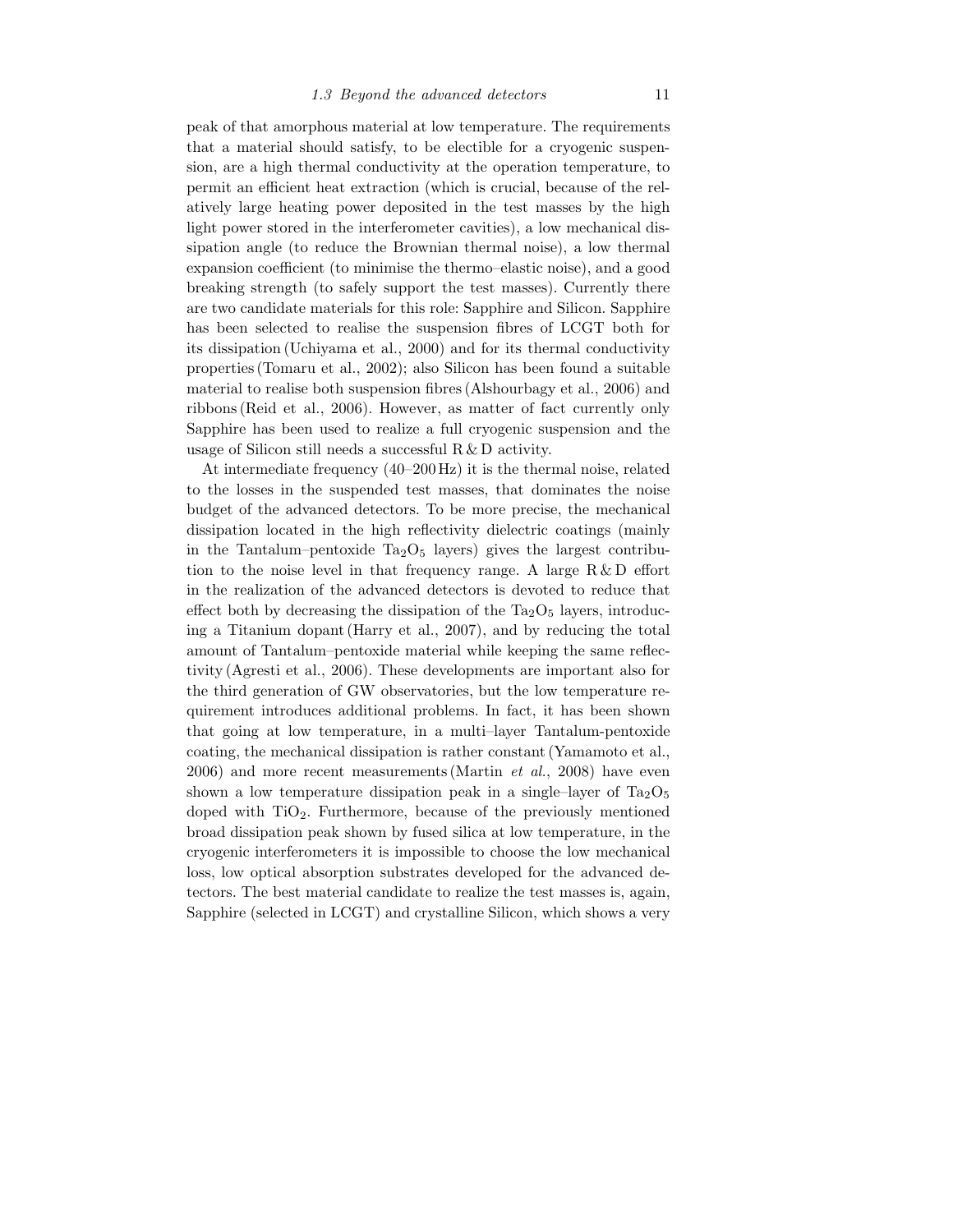low mechanical dissipation angle (about  $3-4\times10^{-9}$ ) at low temperature. The use of a Sapphire test masses simplifies the development of all the electro–optical components of a third generation GW observatory, since it is transparent to the *standard* wavelength adopted in the gravitational wave detectors (1064 nm). Furthermore, it shows relatively small thermal lensing (Tomaru *et al.*, 2002) due to its large thermal conductivity at low temperature (2330 W· m<sup>-1</sup>K<sup>-1</sup> at 10K), but the high optical absorption (about 90 ppm/cm (Tomaru et al., 2001)) measured in the available substrate samples, constrains the interferometer design and limits the future light power increase in the main Fabry–Perot cavities. Obviously, future improvements in the optical properties of Sapphire substrates could enhance the possibilities of this solution. Silicon shows a similar thermal conductivity  $(1200 \,\mathrm{W} \cdot \mathrm{m}^{-1} \mathrm{K}^{-1})$  at  $12.5 \,\mathrm{K}$ , but it is transparent only at a longer wavelength  $(\lambda \gtrsim 1450 \,\text{nm})$ , where it shows a very low absorption (about  $3 \times 10^{-8}$  cm<sup>-1</sup> at 1445 nm (Green and Keevers, 1995)), which requires to reconsider all optical and electro–optical component choices in the interferometer.

A solution of this problem is searched both by investigating possible new high refraction index materials, that must show a low dissipation at cryogenic temperature when used in a dielectric coating, and by looking for a complete different approaches. In this second scenario, an arbitrary selection of interesting  $R \& D$  activities is hereafter briefly described. The first promising possibility (Brückner et al., 2009) is related to the production of a high reflectivity mirrors with just one dissipative layer of dielectric coating material on the substrate or even without any additional layer, realizing the so–called *resonant waveguide grating* (Bunkowski et al., 2006) by nano–structuring the surface of the Silicon substrate. Another possible innovative solution could be based upon the so–called "Khalili cavities" (Khalili, 2005), that permit to build high finesse Fabry–Perot cavities minimizing the thickness of the dissipative high reflectivity coating layers, by replacing the end mirrors with additional anti–resonant cavities. This option is currently preliminary being investigated in ET (Hild, 2009) and an overall reduction factor of the coating Brownian thermal noise of 1.5 has been evaluated; the realization difficulties (thermal load on the end mirror substrates, short end cavity control issues, etc.) are still to be investigated. Finally, a further method, under investigation in ET, that promises an effective reduction of the thermal noise level, is the use of flatter beams in the Fabry–Perot cavities. In fact, it is well known that the effect of the mirror thermal noise fluctuation on the detector sensitivity diminishes with the beam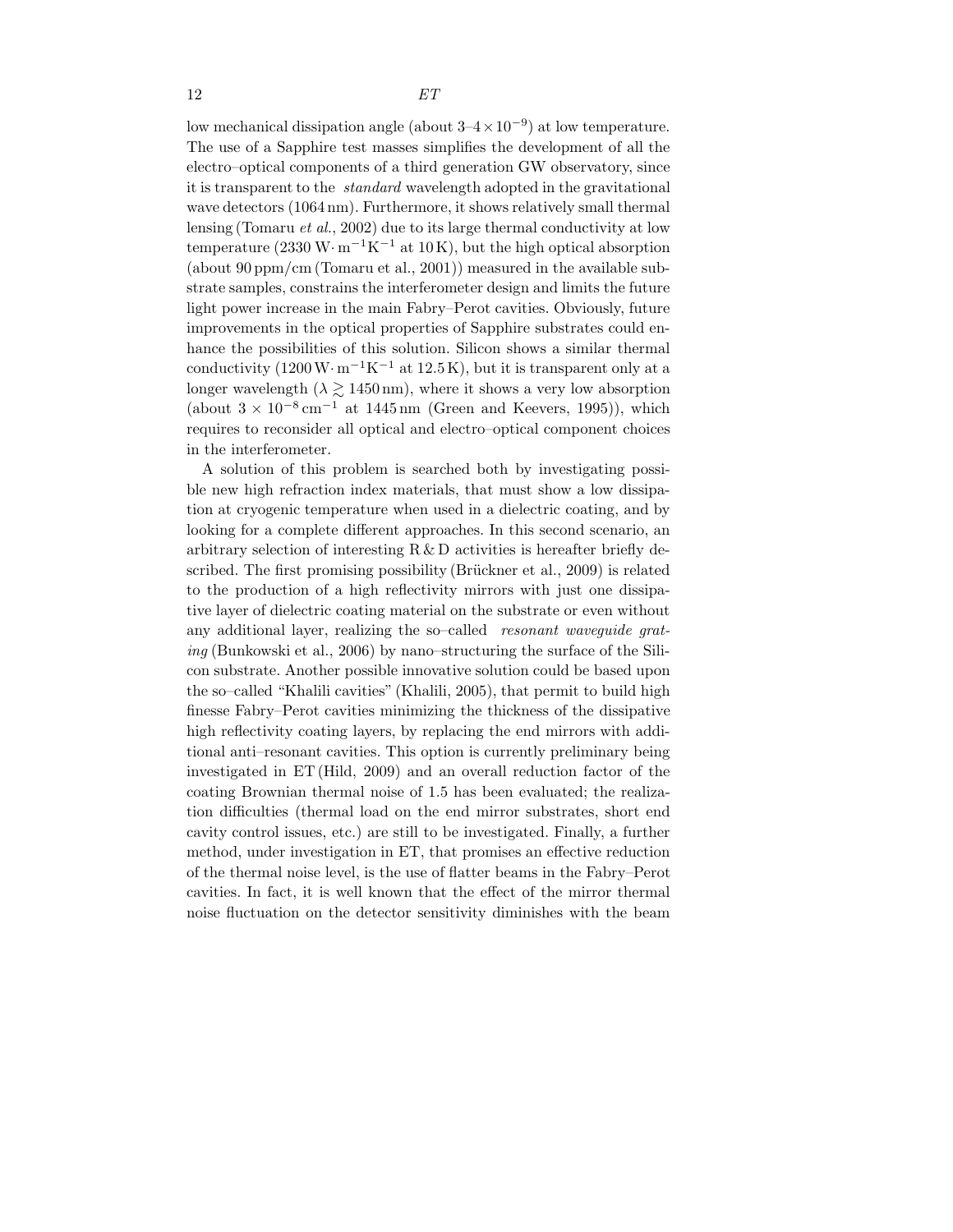size in the cavity, but, because of the physical limitation on the mirror substrate size and on the acceptable level of diffraction losses, it is difficult to have beam sizes in ET that are substantially larger than the beams in the advanced detectors. For this reason, the possibility to use a beam with an intensity distribution flatter than the Gaussian one is appealing and the thermal noise reduction using higher–order Laguerre– Gauss modes has been investigated (Chelkowski et al., 2009).

#### **1.3.3 Quantum Noise**

As could be seen in the chapters discussing the second generation of GW detectors, i.e. the 'advanced' instruments, Quantum Noises are important both a the high and the low frequency end of the detection band. At high frequencies shot noise typically dominates the sensivity, whereas the importance of radiation pressure noise increases towards lower frequencies. Both forms of Quantum Noise need to be lowered in order to reach the sensitivity goals for a third generation observatory.

Shot noise is an apparent test mass displacement noise as it creates a signal but no real mirror motion. Differential phase noise on the laser beams in the interferometer arms gets converted into amplitude fluctuations of the recombined beam in the output port and hence cause measurable noise on the photo detector. There are two ways of improving the shot noise: increasing the signal and lowering the noise.

The easiest way to increase the signal is increasing the light power in the interferometer arms. The signal size obtained from the photo detector at the output port created by a GW of a given amplitude linearly depends on the light power, whereas the shot noise scales as the square root of the light power. Hence the Signal-to-Noise Ratio (SNR) also scales as the square root of the light power.

In the Einstein Telescope a light power in the interferometer arms of a few MW may be necessary. This can be achieved with a high power laser of about 1 kW power, arm cavities and Power Recycling as a straight forward extension of current technologies. The problems arising from increased local heating by absorbed laser power will require sophisticated thermal compensation schemes, similar to the ones used for the first generation of GW detectors (Waldman for the LIGO Science Collaboration (2006) and Acernese et al. (2008)). Like in the second generation of detectors, Signal Recycling (Meers (1988)) can be used to further increase the signal in parts of the frequency band.

The use of high light power in the interferometer arms can lead to an-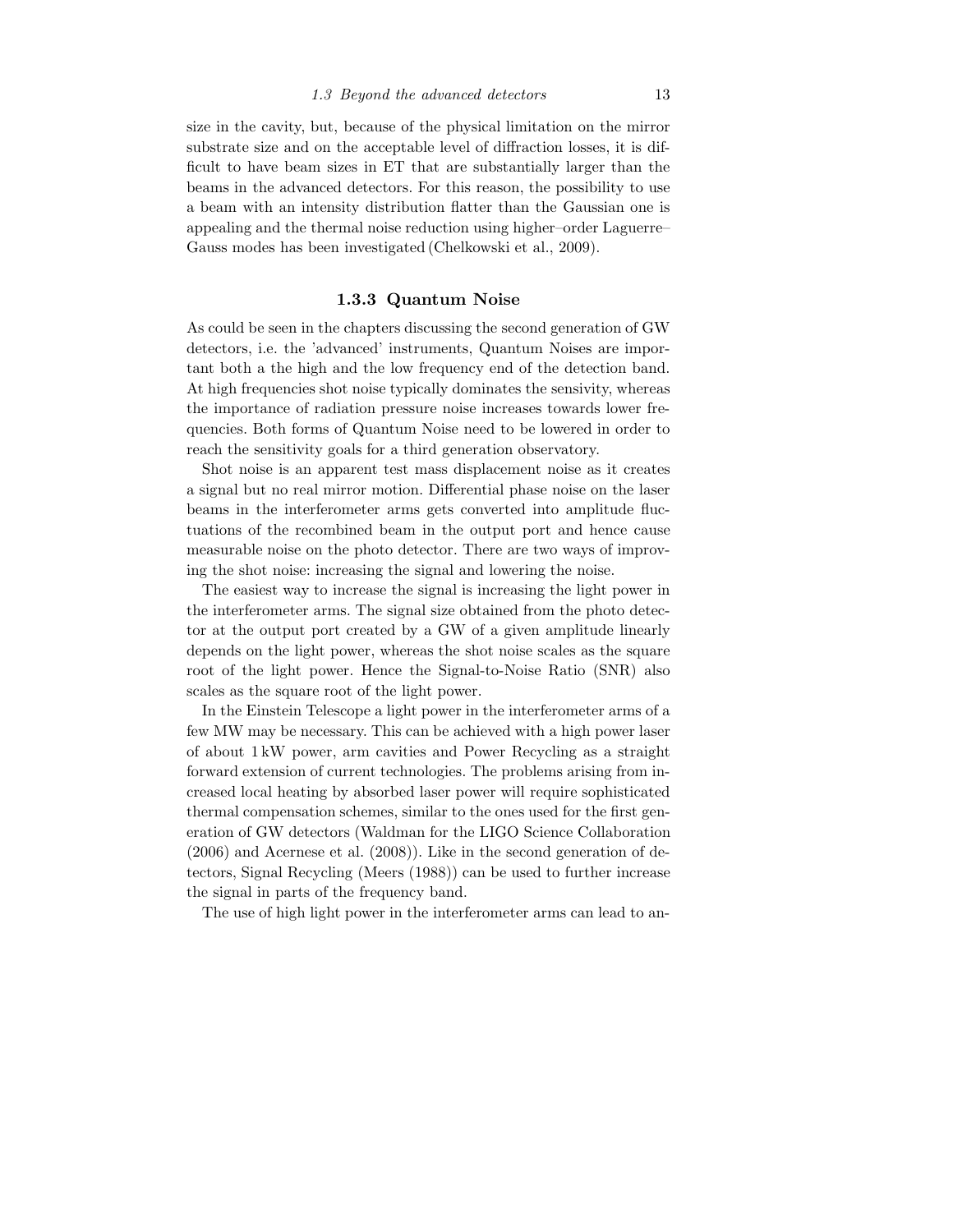other problem: parametric instabilities (Braginsky et al. (2001)). Parametric instabilities arise from a coupling of higher order modes in resonant optical cavities and acoustic modes of the cavity mirror substrates and can cause serious problems for a stable operation of the advanced interferometers (Ju et al. (2006b) and Ju et al. (2006a)). Studies for LCGT (Yamamoto et al. (2008)) have shown that the problem is less severe in this interferometer because of the different geometry and materials of the mirrors, since the radius of curvature of the mirror and the sound velocity at the operative temperature play a relevant role in determining the number of instable modes. Parametric instabilities for the Einstein Telescope have been investigated showing that the number of instable modes is much bigger than in LCGT (Yamamoto et al. (2008)) and most likely need suppression techniques. A reduction of the mechanical Q of the elastic mirror modes in a way that does not compromise the thermal noise to an intolerable extent is a promising technique for treating the parametric instabilities. Active feedback with external actuators, e.g. radiation pressure actuators, is also possible but requires sophisticated control loops to safely identify and suppress all possible instable modes.

The sensitivity of the interferometer can not only be improved by increasing the signal but also by lowering the quantum noise. Lowering the shot noise requires lowering the differential phase fluctuations in the interferometer arms. This can be achieved by injecting squeezed vacuum states into the output port of the interferometer. For details we would like to refer to Kimble et al. (2001) and Harms et al. (2003). Squeezed states trade the fluctuations in one quadrature of the field against fluctuation in the other one. Lowering the phase fluctuations will inevitably increase the amplitude fluctuations, as both quadratures are related to each other by Heisenberg's uncertainty relation. Hence if the noise in the squeezed light is lowered in the quadrature that coincides with the carrier amplitude at the output port in case of DC readout (often called phase quadrature as it causes differential phase noise in the interferometer arms) the shot noise gets lowered but the amplitude noise in the interferometer arms gets increased. At present squeezing levels of more than 10dB can be reached (Vahlbruch et al. (2008) and Mehmet et al. (2009)) and the squeezing can cover the full frequency range aimed for (Vahlbruch et al. (2006)). For the time of operation of the Einstein Telescope we anticipate the sum of losses in the path from the squeezing source via the interferometer to the photo detector to be low enough (i.e. on the order of 5%) and squeezing levels to be high enough (about 15 dB) to obtain an effective squeezing of 10 dB, i.e. a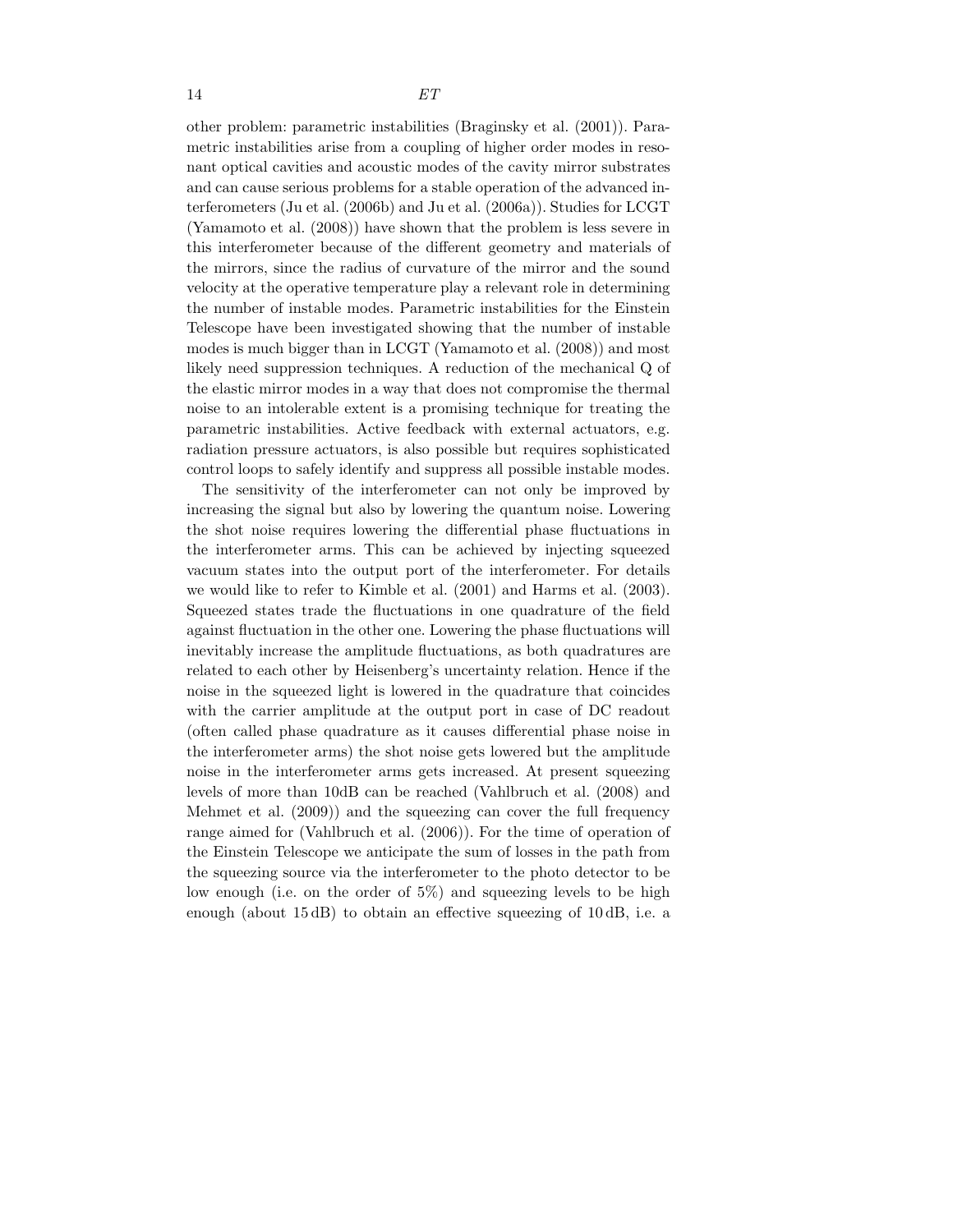factor of 10 in power spectral density, corresponding to the same SNR improvement as a light power increase of a factor of 10.

Noise in the amplitude quadrature of the light in the interferometer arms causes physical motion of the test masses by the momentum transfer of the light being reflected. This noise is called radiation pressure noise and rises with the inverse of the square of the signal frequency, as the mechanical susceptibility due to inertia rises towards lower frequencies. The radiation pressure effect can be lowered by increasing the mirror mass. Mirror masses on the order of 500 kg are considered for the Einstein Telescope. In the same way as the shot noise can be improved with squeezed light in one quadrature, radiation pressure noise can be lowered by squeezing the other quadrature of light being injected into the output port. In order to gain from squeezing in shot noise and radiation pressure noise, different quadratures will have to be used for the respective frequency ranges. This can be achieved by using filtering cavities (Kimble et al. (2001)). The optimal way of filtering the light before detection and filtering the squeezed state before injection for different interferometer topologies for the Einstein Telescope is being investigated.

#### **1.3.4 Scenarios for the third generation**

The realization of a third generation GW observatory could follow different paths according to the chosen scientific targets, to the selected technologies and to the financial investment to the project. In the following sections a possible scenario is depicted, according to the studies performed within the ET design study.

#### **Single detector or multi–detector observatory**

As described in the previous sections, a schematic picture of a third generation GW observatory could be based on the following options:

- long arms, probably about 10 km long, to enhance the sensitivity to the dimensionless space–time strain  $h$ ;
- underground site, to suppress the seismic and gravity gradient noises;
- longer seismic filtering chains, with respect to advanced detectors, to push down the low frequency limit toward 1 Hz;
- cryogenic test masses, to suppress suspension and mirror thermal noises;
- large and flat beams, to suppress thermal noise and mitigate the mirror thermal lensing;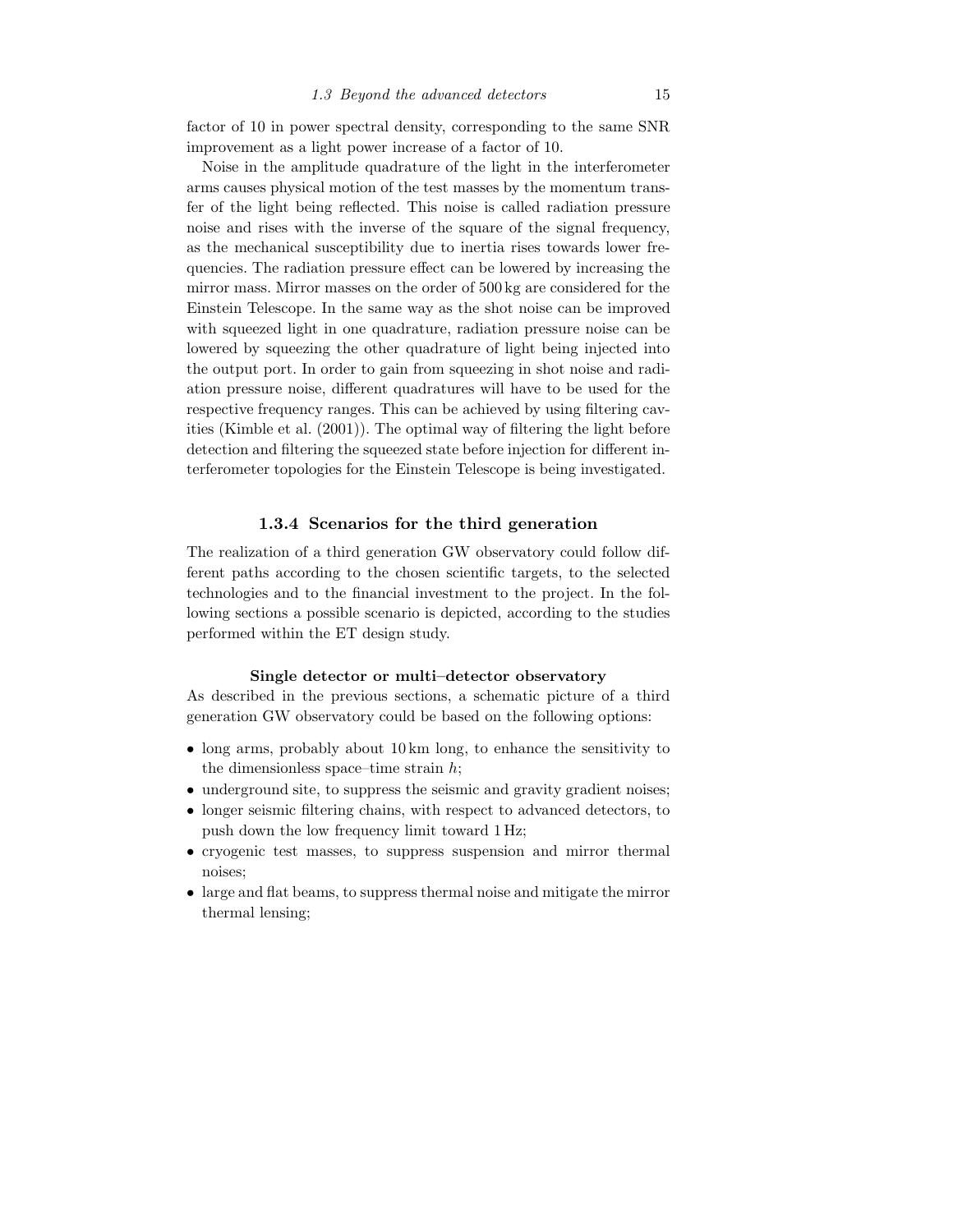- high power laser (about 1 kW), high finesse Fabry–Perot cavities, high power recycling factor, signal recycling and squeezed light state injection, to suppress the quantum (shot) noise;
- heavy test masses and filtered squeezed state injection, to suppress radiation pressure noise.

All these options have advantages, drawbacks and constraints and, in a realistic design of a GW detector, the identification of the limitations of each technology and of the cross–incompatibilities is crucial. A first evaluation of the potential of a detector implementing all these options, disregarding the cross–incompatibilities between the selected technologies, has been performed (Hild et al., 2008) within the ET project. Targeting for a wide–band detector, the sensitivity (named ET–B) of an underground, long suspension, cryogenic, signal and power recycled single Fabry-Perot enhanced Michelson detector has been evaluated (see Table 1 in (Hild et al., 2008)) and the resulting sensitivity is plotted in Fig. 1.1. In this evaluation, the cross–compatibility between the different technologies has been neglected, but the technological difficulties are evident. For example, the need of high power in the Fabry–Perot cavities conflicts with the requirement of a cryogenic suspension optimized for thermal noise. In fact, let suppose to realize a coating on the suspended mirrors that shows an excellent absorption of about 0.1 ppm; if the power stored in the cavities is about 3 MW, the deposited power is 300 mW. To extract that heat from the test mass, although both the Sapphire and Silicon show an excellent thermal conductivity at low temperature, a cross section of several tens of  $mm<sup>2</sup>$  is needed (corresponding to suspend the test masses with rods of few mm of radius). Obviously this affects the geometrical dilution factor of the suspension, spoiling the pendulum thermal noise, and increases the coupling between the angular and translation degrees of freedom of the suspension, making more complex and, probably, noisy the control of the suspended test mass. Therefore the appealing opportunity to simplify the technological difficulties, merging in a wide–band third generation observatory the output of two (or more) detectors, specialised on different frequency bands, has been evaluated in (Hild et al., 2010). Here the output of a low–frequency–specialised detector is combined with the output of a high–frequency interferometer. The former one could be a cryogenic interferometer at an underground site, with long suspensions, but moderate optical power, whereas the high frequency interferometer could essentially be a long arm advanced detector, implementing squeezed light states, a very high power laser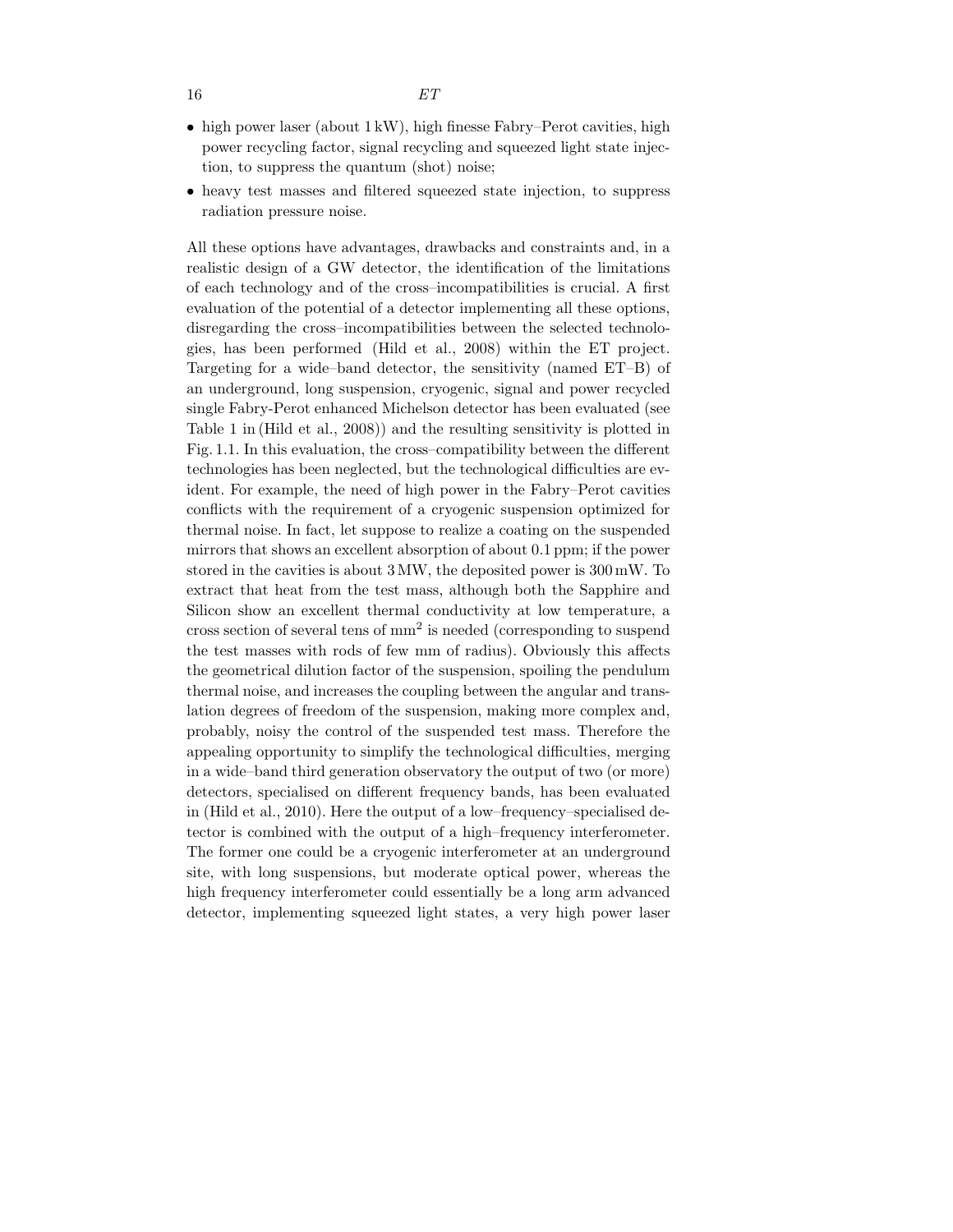and large test masses. The main advantage of this so–called Xylophone philosophy (Shoemaker, 2001; Conforto and DeSalvo, 2004) is the fact that it decouples the technological requirements of a high power interferometer from the requirements of a cryogenic detector, simplifying the realization of an overall wide–band observatory that evades the cross– incompatibilities of the implemented technologies; obviously, as additional benefit, the capability to independently tune the sensitivities of the two (or more) detectors constituting the observatory permits to better fit the sensitivity of such an observatory to the searched GW sources. A possible realization of such as Xylophone strategy, evaluated in (Hild et al., 2010) for the ET design study, is plotted in Fig. 1.5.

#### **Detector Geometry**

Because of the quadrupolar nature of the GW, the L–shaped, with orthogonal arms, geometry optimises, with respect to the arm length, the sensitivity of a detector and, consequently, all the currently active GW detectors are 90◦ L–shaped. But other geometries are possible; in particular, triangular–shaped detectors have been proposed in the past (Winkler et al., 1985) and, obviously, also the LISA geometry is triangular. A detailed analysis of the benefits and drawbacks of a triangular–shaped third generation GW observatory is described in (Freise et al., 2009) and here few highlights are reported. In a third generation GW observatory, to fully profit of the site infrastructures, that represent, by far, the dominant part of the costs (underground site excavation, cryogenics, long vacuum pipes), it is probable that more than one wide–band detector is installed.

Co–located interferometers could be extremely useful to extract additional information from the GW observation; for example, two L–shaped detectors, forming a 45◦ angle, could fully resolve the two polarisation amplitudes of the incoming wave. Three co–located interferometers, rotated by an arbitrary angle, through the virtual interferometry technique, could do the same, supplying additional benefits like null–stream channels and redundancy. The implementation, in an underground site, of a similar cluster of orthogonal L–shaped detectors presents several drawbacks, mainly because of the large number of tunnels and caverns to be realized to host the detectors and, consequently, the huge cost of the infrastructure. Some optimization of the costs is considered possible if the angle between the two arms of each detector is reduced to 60◦ and three detectors can be accommodated in a triangular–shaped underground site, minimizing the total length of tunnels, probably the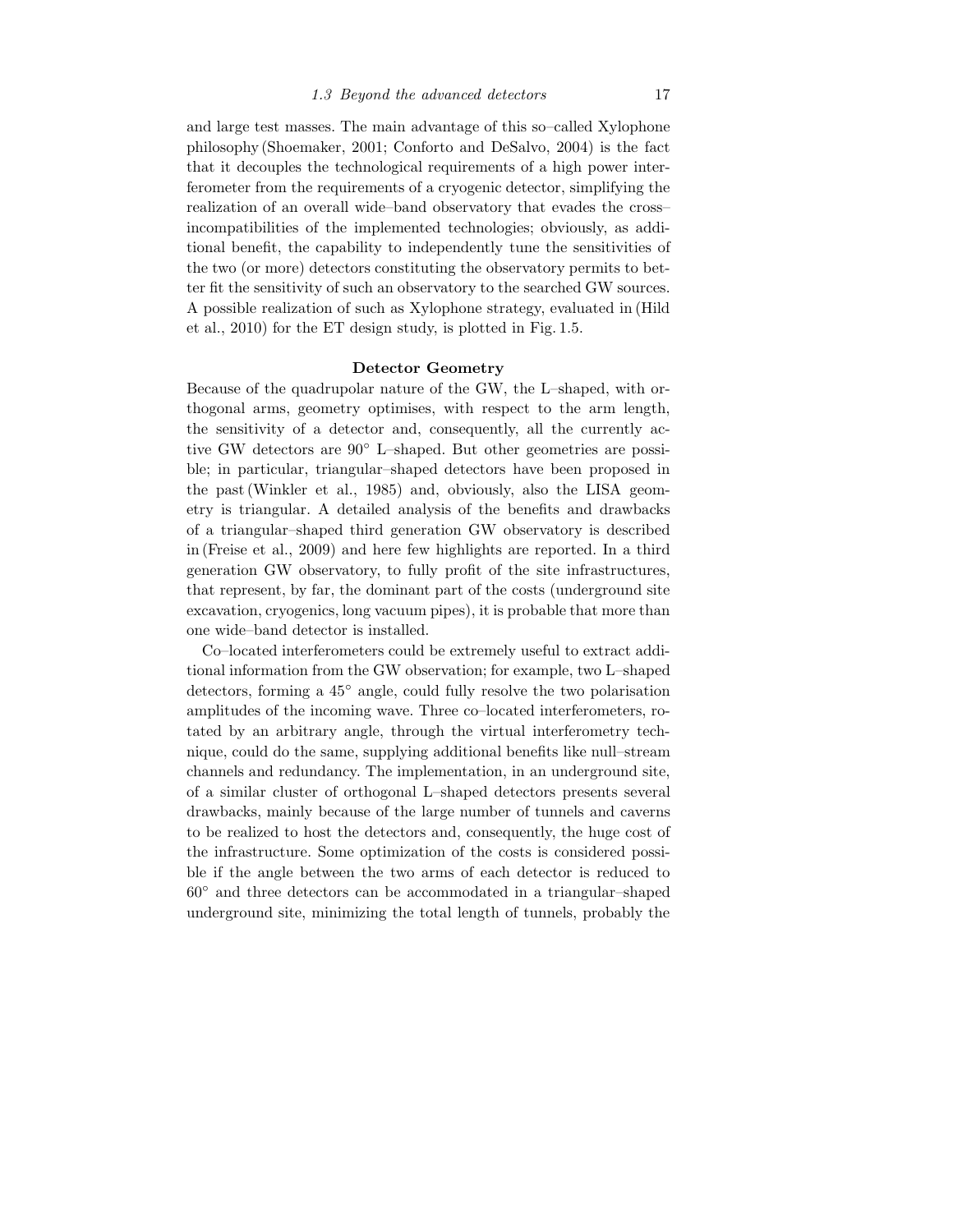number of caverns and recovering a sensitivity equivalent to two sets of orthogonal L–shaped double detectors, rotated by 45◦ (see Fig. B1

The selection of the observatory geometry, because of the dominant role of the cost of the infrastructures, will probably be driven by the selection of the site and not vice versa: if a site that can accommodate a triangular observatory is found, the triple co–located interferometers will be the best choice, otherwise the two sets of orthogonal L–shaped double detectors will be more appealing.

#### **1.3.5 Timelines**

The evolution to the third generation of GW observatories has been, is and will be a long path. Currently the main effort is made in Europe and only the European scenario will be depicted, but it is crucial to have a network of third generation GW observatories in the world. In fact, although the enhanced sensitivity of this generation of interferometers permits to improve the directionality of each observatory, i.e. by using the additional information embedded in the higher harmonics of the full PN modeling of the GW signal, it is recommended to have a network of three distant detectors to reconstruct the position of the GW source.

After a series of preliminary activities supported by the European Commission within the Framework Programme 6 (FP6), a conceptual design study has been funded in the 2008–2011 Framework Programme 7 (FP7): the Einstein Telescope design study (http://www.et–gw.eu/). The main goal of the ET project is to deliver a conceptual design for such a facility, investigating the technological feasibility, the science targets, the site requirements and prepare a costing draft for the infrastructure and a list of site candidates.

Other design and preparation phases will follow the end of the conceptual design and it is expected that, after the first detection of GW in the advanced interferometers, there will be the possibility to start with the realization of the first site of a third generation GW observatory: the Einstein Telescope observatory. In the current plans, it will occur approximately in 2018-2019, followed by several years of construction and commissioning of the detectors.

#### **References**

of (Freise et al., 2009)).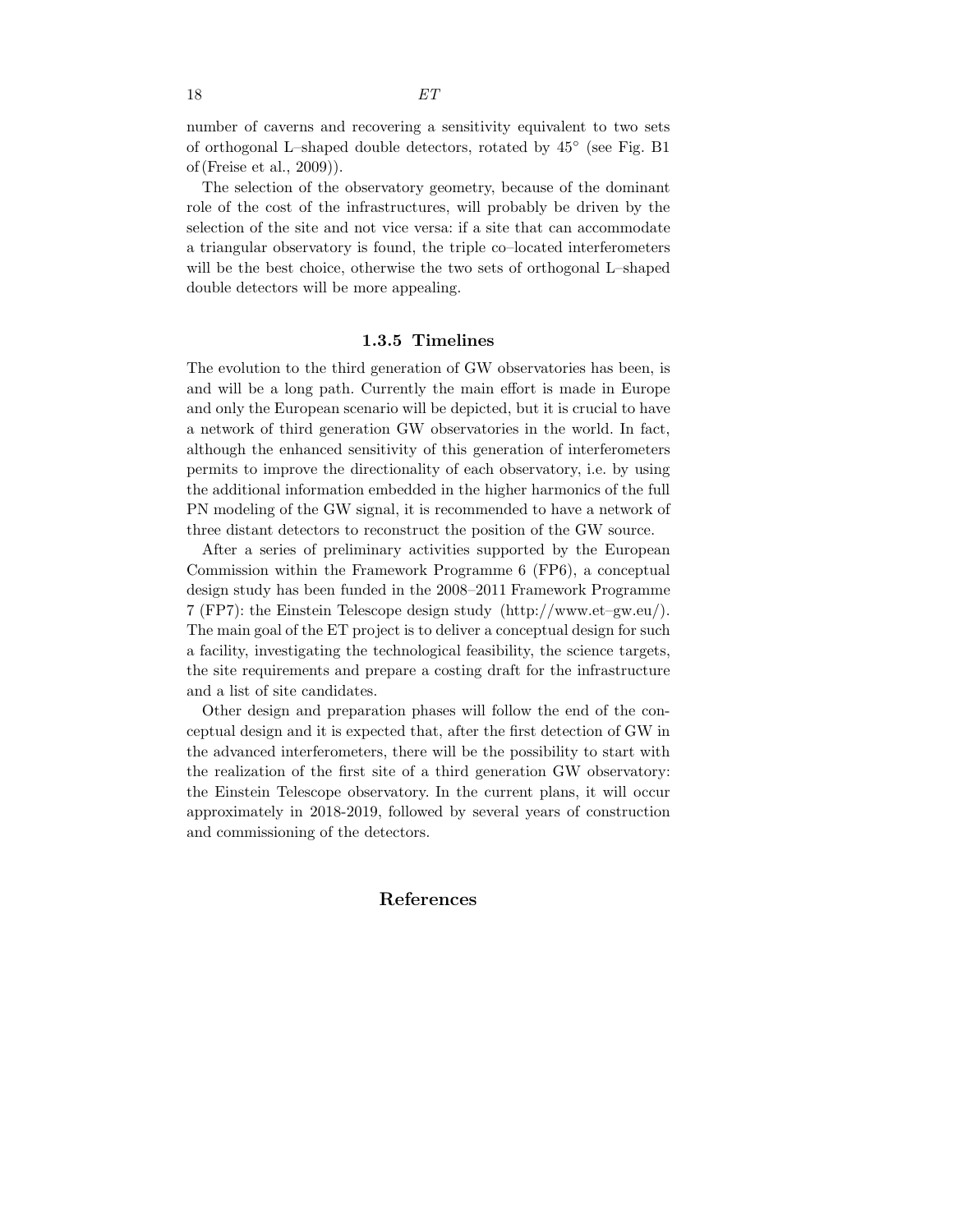

Figure 1.2 Upper panel: The detection distance of ET-B (at an SNR=10) for inspiral signals as a function of the *intrinsic* (red solid line) and *observed* (blue dashed line) total mass. Lower panel: SNR for binaries at a distance of 3 Gpc as a function of the component masses (Amaro-Seoane et al., 2009; Punturo et al., 2009).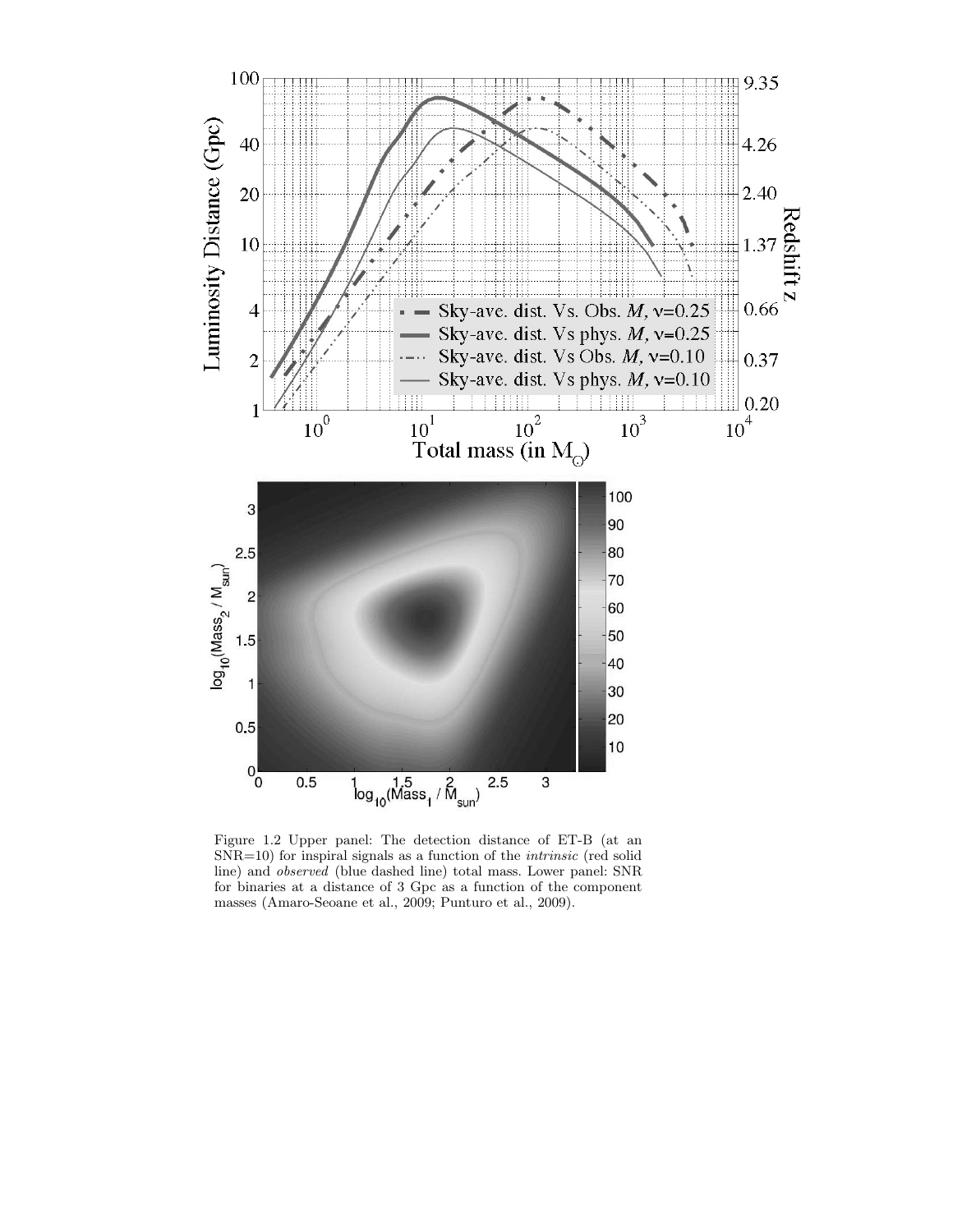



Figure 1.3 Smallest ellipticity of known pulsars detectable in ET (ET-B sensitivity) Amaro-Seoane et al. (2009).



Figure 1.4 The detection range for a blind search of NS in ET (ET-B sensitivity) (Amaro-Seoane et al., 2009).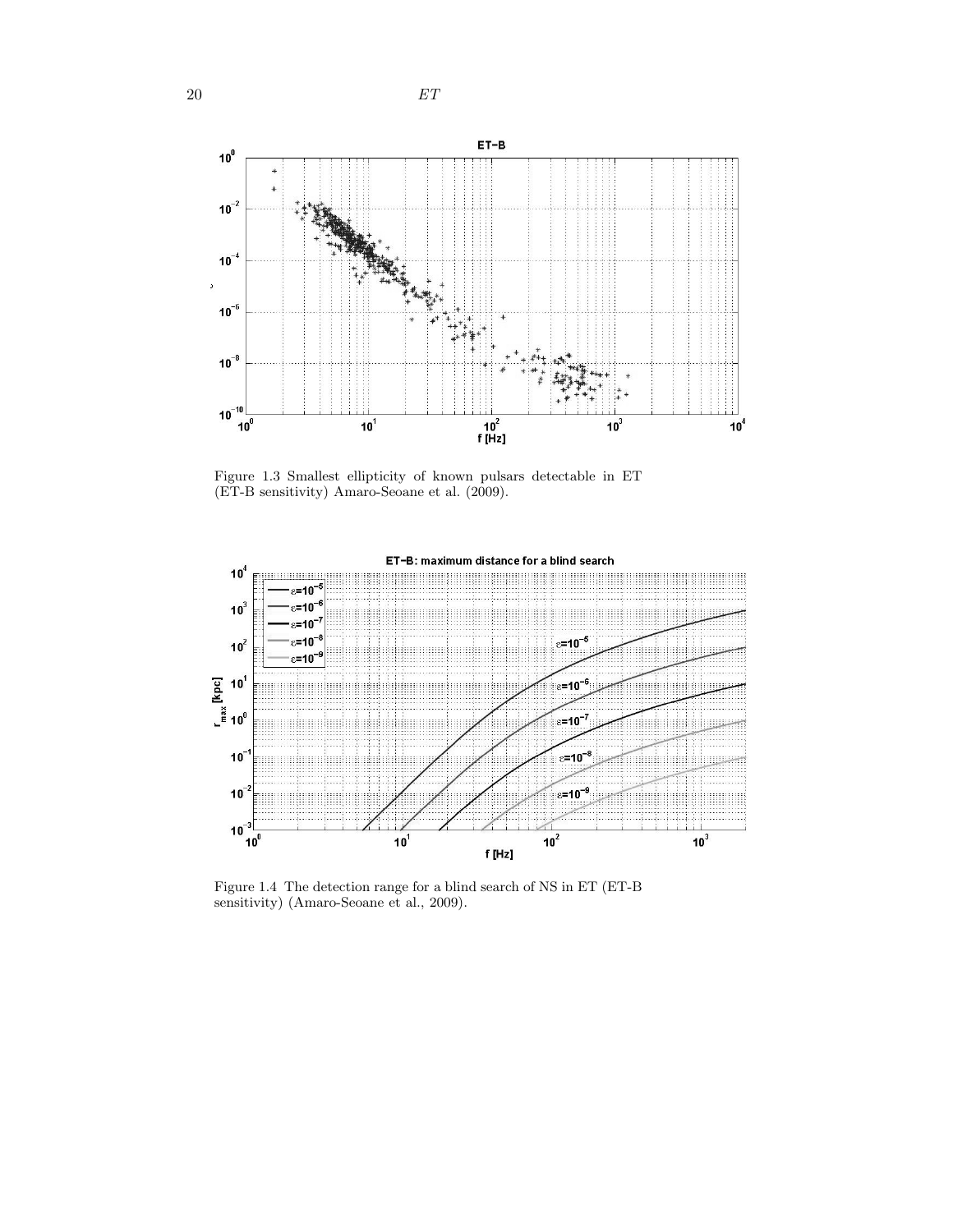

Figure 1.5 Sensitivity of a third generation GW observatory implemented by two frequency–specialised (LF & HF) detectors (Xylophone topology (Hild et al., 2010), curve so–called "ET–C"), with respect to a single wide frequency range interferometer ET implementation

.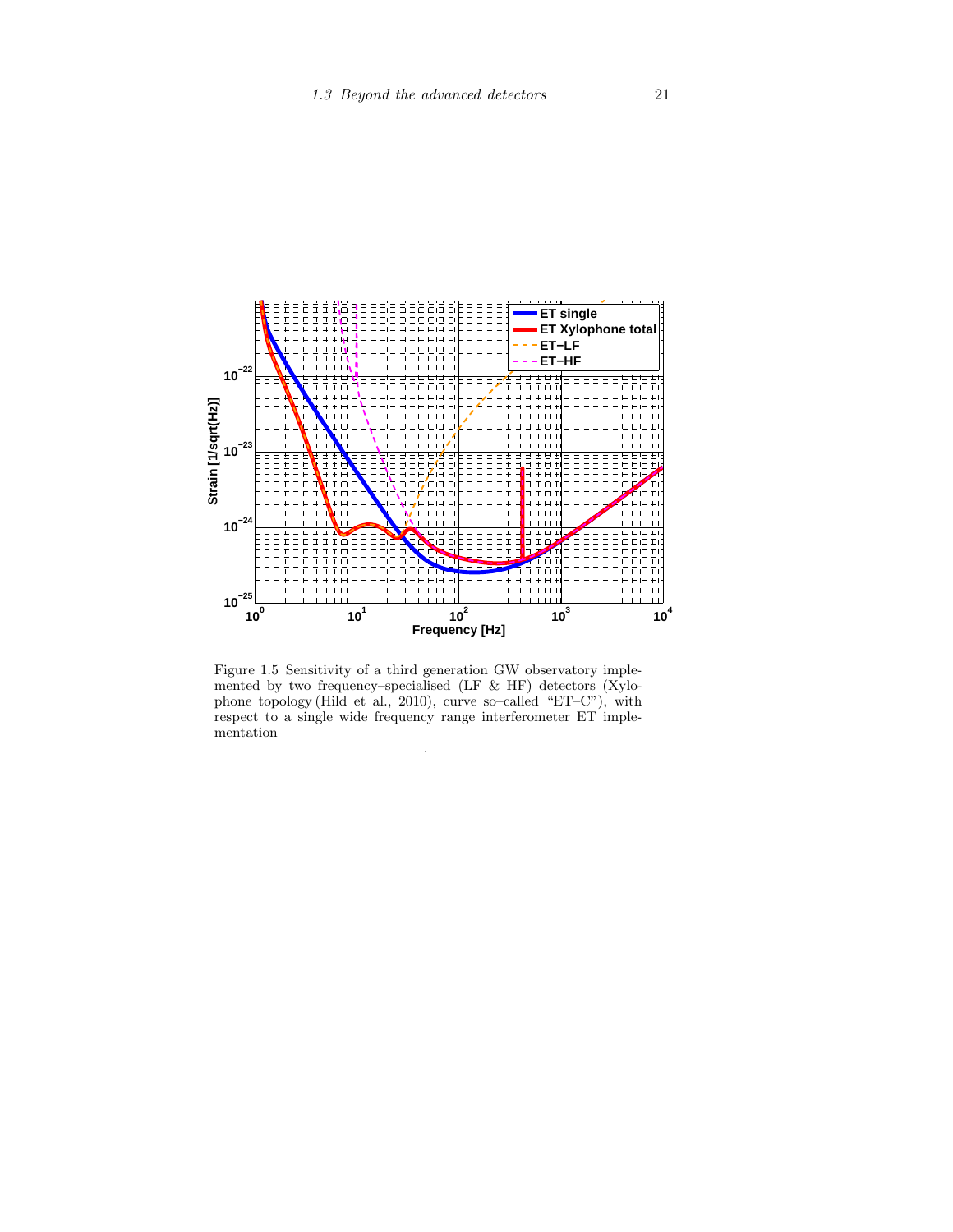## References

- Abbott, R, Adhikari, R, Allen, G, Cowley, S, Daw, E, DeBra, D, Giaime, J, Hammond, G, Hammond, M, Hardham, C, How, J, Hua, W, Johnson, W, Lantz, B, Mason, K, Mittleman, R, Nichol, J, Richman, S, Rollins, J, Shoemaker, D, Stapfer, G, and Stebbins, R. 2002. Seismic isolation for Advanced LIGO. *Classical and Quantum Gravity*, **19**, 1591–1597.
- Acernese, F, Alshourbagy, M, Amico, P, Antonucci, F, Aoudia, S, Astone, P, Avino, S, Baggio, L, Ballardin, G, Barone, F, Barsotti, L, Barsuglia, M, Bauer, Th S, Bigotta, S, Birindelli, S, Bizouard, M A, Boccara, C, Bondu, F, Bosi, L, Braccini, S, Bradaschia, C, Brillet, A, Brisson, V, Buskulic, D, Cagnoli, G, Calloni, E, Campagna, E, Carbognani, F, Cavalier, F, Cavalieri, R, Cella, G, Cesarini, E, Chassande-Mottin, E, Clapson, A-C, Cleva, F, Coccia, E, Corda, C, Corsi, A, Cottone, F, Coulon, J-P, Cuoco, E, D'Antonio, S, Dari, A, Dattilo, V, Davier, M, Rosa, R De, Prete, M Del, Fiore, L Di, Lieto, A Di, Emilio, M Di Paolo, Virgilio, A Di, Evans, M, Fafone, V, Ferrante, I, Fidecaro, F, Fiori, I, Flaminio, R, Fournier, J-D, Frasca, S, Frasconi, F, Gammaitoni, L, Garufi, F, Genin, E, Gennai, A, Giazotto, A, Giordano, L, Granata, V, Greverie, C, Grosjean, D, Guidi, G, Hamdani, S, Hebri, S, Heitmann, H, Hello, P, Huet, D, Kreckelbergh, S, Penna, P La, Laval, M, Leroy, N, Letendre, N, Lopez, B, Lorenzini, M, Loriette, V, Losurdo, G, Mackowski, J-M, Majorana, E, Man, C N, Mantovani, M, Marchesoni, F, Marion, F, Marque, J, Martelli, F, Masserot, A, Menzinger, F, Milano, L, Minenkov, Y, Moins, C, Moreau, J, Morgado, N, Mosca, S, Mours, B, Neri, I, Nocera, F, Pagliaroli, G, Palomba, C, Paoletti, F, Pardi, S, Pasqualetti, A, Passaquieti, R, Passuello, D, Piergiovanni, F, Pinard, L, Poggiani, R, Punturo, M, Puppo, P, Rapagnani, P, Regimbau, T, Remillieux, A, Ricci, F, Ricciardi, I, Rocchi, A, Rolland, L, Romano, R, Ruggi, P, Russo, G, Solimeno, S, Spallicci, A, Tarallo, M, Terenzi, R, Toncelli, A, Tonelli, M, Tournefier, E, Travasso, F, Tremola, C, Vajente, G, van den Brand, J F J, van der Putten, S, Verkindt, D, Vetrano, F, Vicere, A, Vinet, J-Y, Vocca, H, and Yvert, M. 2008. Status of Virgo. *Classical and Quantum Gravity*, **25**(11), 114045 (8pp).
- Agresti, Juri, Castaldi, Giuseppe, DeSalvo, Riccardo, Galdi, Vincenzo, Pierro, Vincenzo, and Pinto, Innocenzo M. 2006. Optimized multilayer dielectric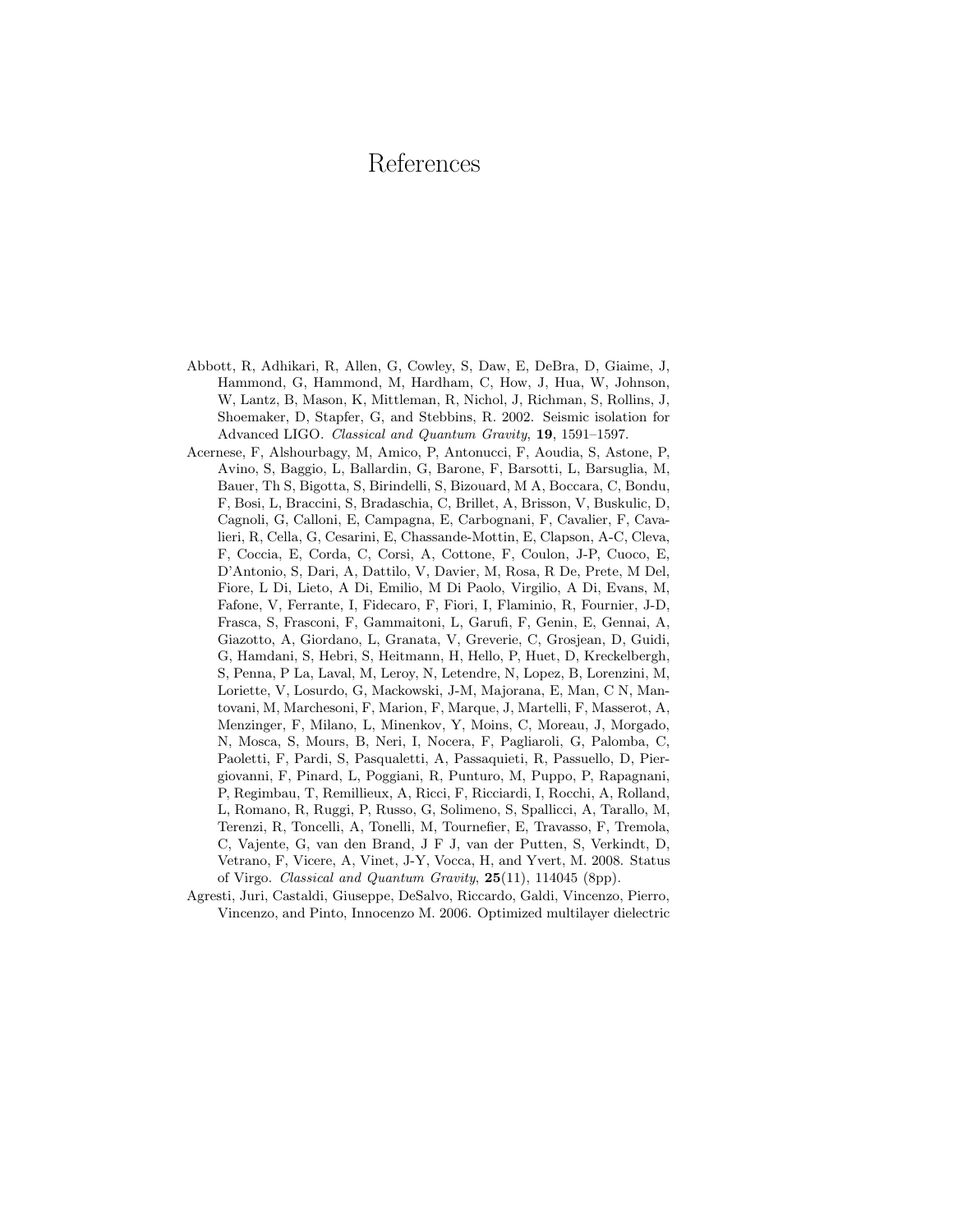mirror coatings for gravitational wave interferometers. *Advances in Thin-Film Coatings for Optical Applications III*, **6286**(1), 628608.

- Ajith, P., Babak, S., Chen, Y., Hewitson, M., Krishnan, B., Sintes, A. M., Whelan, J. T., Brügmann, B., Diener, P., Dorband, N., Gonzalez, J., Hannam, M., Husa, S., Pollney, D., Rezzolla, L., Santamaría, L., Sperhake, U., and Thornburg, J. 2008. Template bank for gravitational waveforms from coalescing binary black holes: Nonspinning binaries. *Phys. Rev. D*, **77**(10), 104017.
- Alshourbagy, M., Amico, P., Bosi, L., Cagnoli, G., Campagna, E., Cottone, F., Dari, A., Gammaitoni, L., Lorenzini, M., Losurdo, G., Marchesoni, F., Martelli, F., Piergiovanni, F., Punturo, M., Toncelli, A., Tonelli, M., Travasso, F., Vetrano, F., and Vocca, H. 2006. First characterization of silicon crystalline fibers produced with the mu-pulling technique for future gravitational wave detectors. *Review of Scientific Instruments*, **77**(4), 044502.
- Amaro-Seoane, Pau, Andersson, Nils, Arun, K.G., Bose, Sukanta, Bosi, Leone, Bulik, Tomasz, Clark, James, Dent, Thomas, Gair, Jonathan, Glampedakis, Kostas, Hannam, Mark, Heng, Siong, Husa, Sascha, Mandel, Ilya, Jones, Gareth, Krishnan, Badri, Mandel, Ilya, O'Shaughnessy, Richard, Ott, Christian, Read, Jocelyn, Regimbau, Tania, Rezzolla, Luciano, Sathyaprakash, B.S., Broeck, Chris Van Den, Vecchio, Alberto, and Veitch, John. 2009. *Einstein Telescope Design Study: Vision Document, https://workarea.et–gw.eu/et/WG4–Astrophysics/visdoc/*. ET internal note: ET-031-09.
- Amico, P., Bosi, L., Carbone, L., Gammaitoni, L., Marchesoni, F., Punturo, M., Travasso, F., and Vocca, H. 2002. Monolithic fused silica suspension for the Virgo gravitational waves detector. *Review of Scientific Instruments*, **73**(9), 3318–3323.
- Ando, Shin'ichiro, Beacom, John F., and Yüksel, Hasan. 2005. Detection of Neutrinos from Supernovae in Nearby Galaxies. *Phys. Rev. Lett.*, **95**(17), 171101.
- Arnaud, Nicolas, Barsuglia, Matteo, Bizouard, Marie-Anne, Canitrot, Philippe, Cavalier, Fabien, Davier, Michel, Hello, Patrice, and Pradier, Thierry. 2002. Detection in coincidence of gravitational wave bursts with a network of interferometric detectors: Geometric acceptance and timing. *Physical Review D (Particles, Fields, Gravitation, and Cosmology) Rev. D*, **65**(4), 042004.
- Arun, K. G., Iyer, Bala R., Sathyaprakash, B. S., and Sinha, Siddhartha. 2007. Higher harmonics increase LISA?s mass reach for supermassive black holes. *Physical Review D (Particles, Fields, Gravitation, and Cosmology)*, **75**, 124002.
- Baker, John G., van Meter, James R., McWilliams, Sean T., Centrella, Joan, and Kelly, Bernard J. 2007. Consistency of Post-Newtonian Waveforms with Numerical Relativity. *Phys. Rev. Lett.*, **99**(18), 181101.
- Beccaria, M, et al. 1998. Relevance of Newtonian seismic noise for the VIRGO interferometer sensitivity. *Classical and Quantum Gravity*, **15**, 3339– 3362.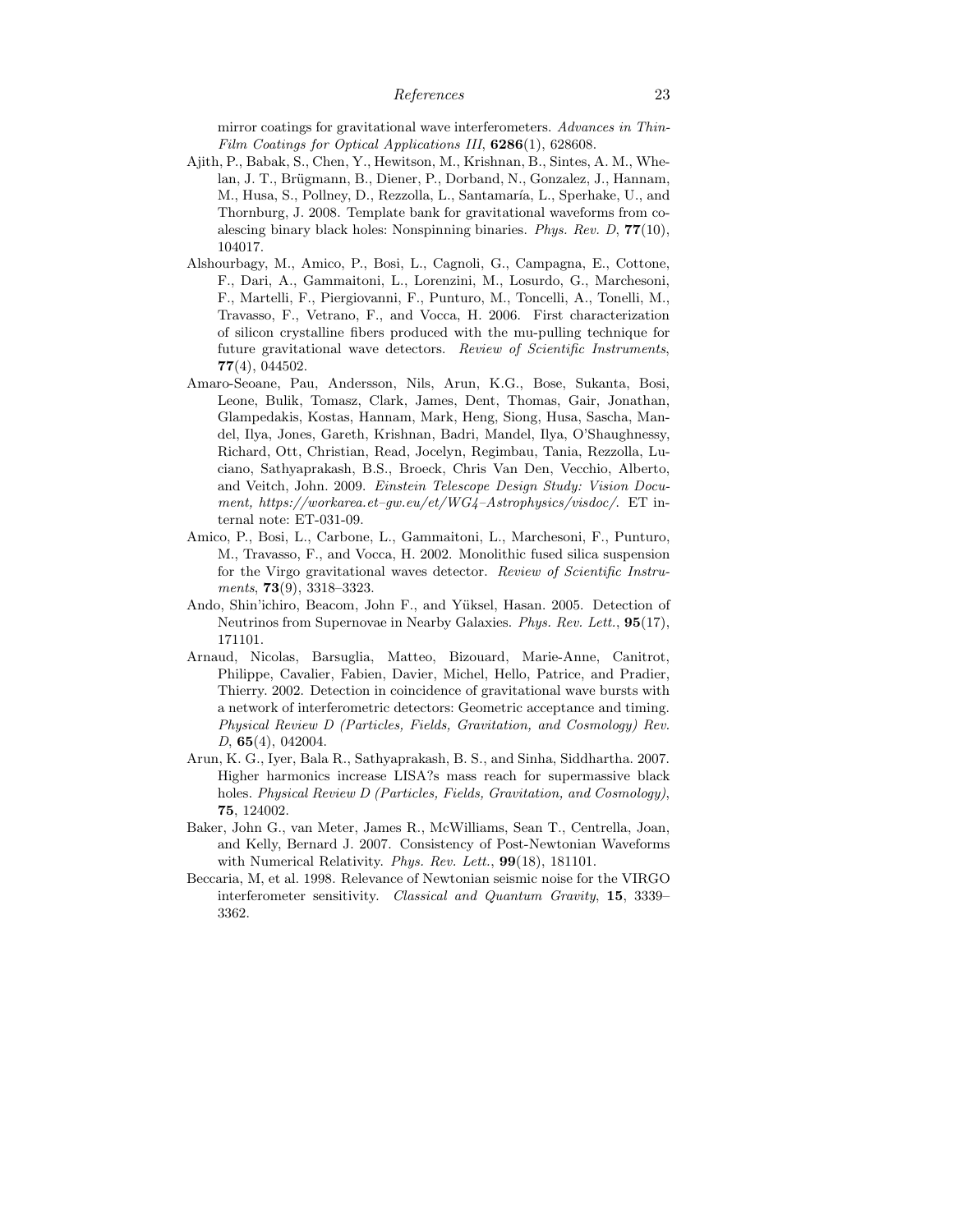- Beker, M G, DeSalvo, R, Doets, M, Dorsher, S, Hennes, E, Grote, H, Harms, J, Kuroda, K, Mandic, V, Rabeling, D S, van den Brand, J F J, and van Leeuwen, C M. 2009. *Selection criteria for ET candidate site*. ER internal note: ET-030-09.
- Bergh, S V, and Tammann, G A. 1991. Galactic and Extragalactic Supernova Rates. *Annual Review of Astronomy and Astrophysics*, **29**, 363–407.
- Boyle, Michael, Brown, Duncan A., Kidder, Lawrence E., Mroué, Abdul H., Pfeiffer, Harald P., Scheel, Mark A., Cook, Gregory B., and Teukolsky, Saul A. 2007. High-accuracy comparison of numerical relativity simulations with post-Newtonian expansions. *Phys. Rev. D*, **76**(12), 124038.
- Braccini, S:. 2009. *Superattenuator seismic isolation measurements by Virgo interferometer: a comparison with the future generation antenna.* ET internal note ET–025–09.
- Braccini, S., Barsotti, L., Bradaschia, C., Cella, G., Virgilio, A. Di, Ferrante, I., Fidecaro, F., Fiori, I., Frasconi, F., Gennai, A., Giazotto, A., Paoletti, F., Passaquieti, R., Passuello, D., Poggiani, R., Campagna, E., Guidi, G., Losurdo, G., Martelli, F., Mazzoni, M., Perniola, B., Piergiovanni, F., Stanga, R., Vetrano, F., Vicer?, A., Brocco, L., Frasca, S., Majorana, E., Pai, A., Palomba, C., Puppo, P., Rapagnani, P., Ricci, F., Ballardin, G., Barill?, R., Cavalieri, R., Cuoco, E., Dattilo, V., Enard, D., Flaminio, R., Freise, A., Hebri, S., Holloway, L., Penna, P. La, Loupias, M., Marque, J., Moins, C., Pasqualetti, A., Ruggi, P., Taddei, R., Zhang, Z., Acernese, F., Avino, S., Barone, F., Calloni, E., Rosa, R. De, Fiore, L. Di, Eleuteri, A., Giordano, L., Milano, L., Pardi, S., Qipiani, K., Ricciardi, I., Russo, G., Solimeno, S., Babusci, D., Giordano, G., Amico, P., Bosi, L., Gammaitoni, L., Marchesoni, F., Punturo, M., Travasso, F., Vocca, H., Boccara, C., Moreau, J., Loriette, V., Reita, V., Mackowski, J.M., Morgado, N., Pinard, L., Remillieux, A., Barsuglia, M., Bizouard, M.A., Brisson, V., Cavalier, F., Clapson, A.C., Davier, M., Hello, P., Krecklbergh, S., Beauville, F., Buskulic, D., Gouaty, R., Grosjean, D., Marion, F., Masserot, A., Mours, B., Tournefier, E., Tombolato, D., Verkindt, D., Yvert, M., Aoudia, S., Bondu, F., Brillet, A., Chassande-Mottin, E., Cleva, F., Coulon, J.P., Dujardin, B., Fournier, J.D., Heitmann, H., Man, C.N., Spallicci, A., and Vinet, J.Y. 2005. Measurement of the seismic attenuation performance of the VIRGO Superattenuator. *Astroparticle Physics*, **23**(6), 557 – 565.
- Braginsky, V. B., Strigin, S. E., and Vyatchanin, S. P. 2001. Parametric oscillatory instability in Fabry-Perot interferometer. *Physics Letters A*, **287**(5-6), 331 – 338.
- Broeck, Chris Van Den. 2006. Binary black hole detection rates in inspiral gravitational wave searches. *Classical and Quantum Gravity*, **23**, L51– L58.
- Broeck, Chris Van Den, and Sengupta, Anand S. 2007. Phenomenology of amplitude-corrected post-Newtonian gravitational waveforms for compact binary inspiral: I. Signal-to-noise ratios. *Classical and Quantum Gravity*, **24**, 155–176.
- Brückner, Frank, Friedrich, Daniel, Clausnitzer, Tina, Burmeister, Oliver,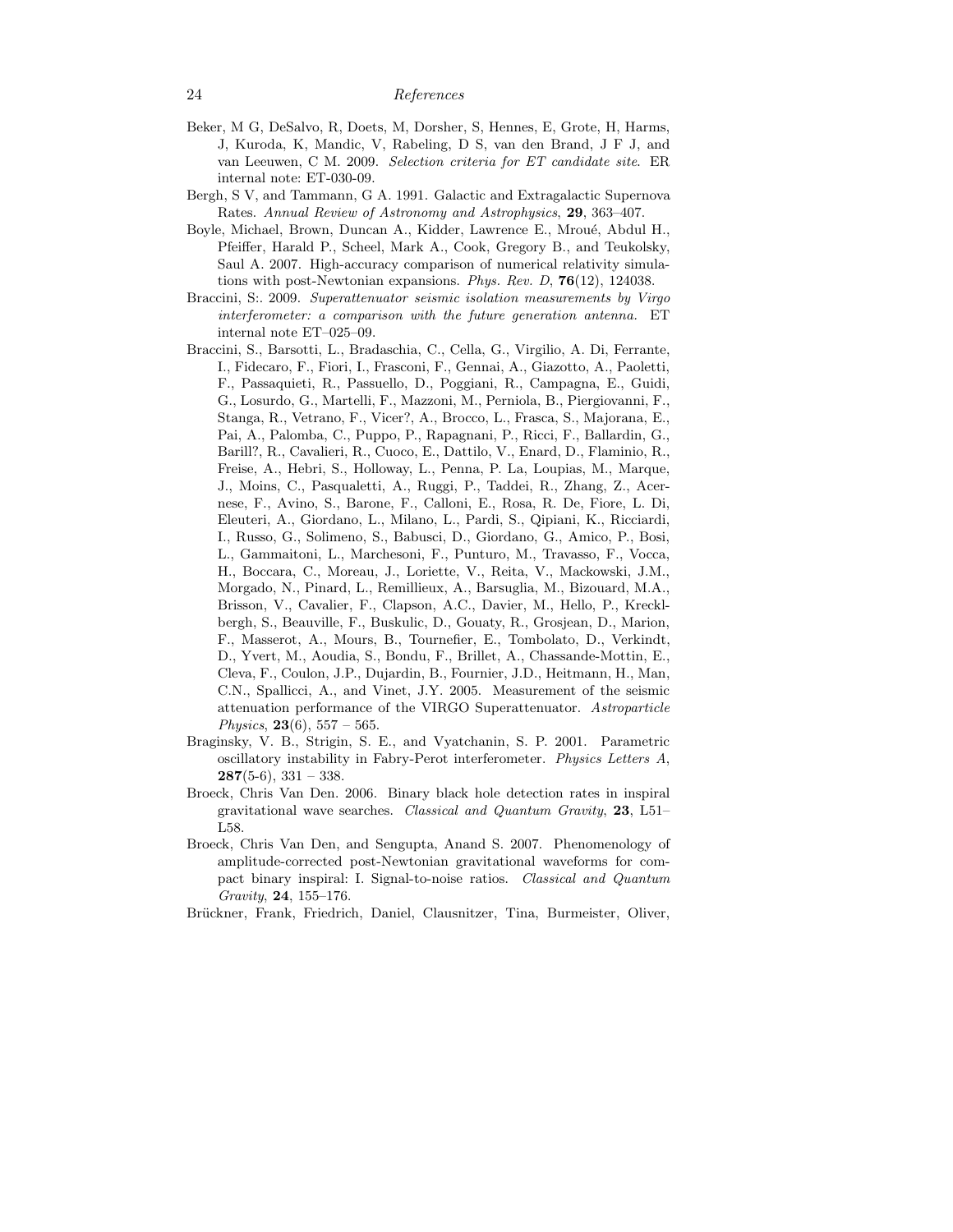Britzger, Michael, Kley, Ernst-Bernhard, Danzmann, Karsten, Tünnermann, Andreas, and Schnabel, Roman. 2009. Demonstration of a cavity coupler based on a resonant waveguide grating. *Opt. Express*, **17**(1), 163–169.

- Brügmann, Bernd, Tichy, Wolfgang, and Jansen, Nina. 2004. Numerical Simulation of Orbiting Black Holes. *Phys. Rev. Lett*, **92**, 211101.
- Bunkowski, A, Burmeister, O, Clausnitzer, T, Kley, E-B, Tnnermann, A, Danzmann, K, and Schnabel, R. 2006. Diffractive Optics for Gravitational Wave Detectors. *Journal of Physics: Conference Series*, **32**(1), 333.
- Buonanno, A., and Damour, T. 1999. Effective one-body approach to general relativistic two-body dynamics. *Phys.Rev. D*, **59**, 084006.
- Buonanno, Alessandra, and Damour, Thibault. 2000. Transition from inspiral to plunge in binary black hole coalescences. *Phys.Rev. D*, **62**, 064015.
- Buonanno, Alessandra, Pan, Yi, Baker, John G., Centrella, Joan, Kelly, Bernard J., McWilliams, Sean T., and van Meter, James R. 2007. Toward faithful templates for non-spinning binary black holes using the effective-one-body approach. *Phys.Rev.D*, **76:104049,2007**(June).
- Cagnoli, G., Gammaitoni, L., Kovalik, J., Marchesoni, F., and Punturo, M. 1996. Suspension losses in low-frequency mechanical pendulums. *Physics Letters A*, **213**(5-6), 245 – 252.
- Cagnoli, G., Gammaitoni, L., Kovalik, J., Marchesoni, F., and Punturo, M. 1999. Low-frequency internal friction in clamped-free thin wires. *Physics Letters A*, **255**(4-6), 230 – 235.
- Cagnoli, G, et al. 2006. Silica suspension and coating developments for Advanced LIGO. *Journal of Physics Conference Series*, **32**, 386.
- Callen, Herbert B., and Welton, Theodore A. 1951. Irreversibility and Generalized Noise. *Phys. Rev.*, **83**(1), 34–40.
- Cella, G. 2009. *Gravity Gradient Noise: estimates & reduction strategies*. Talk at the 2nd ET Annual meeting, http://www.et– gw.eu/2ndgeneralworkshop.
- Chelkowski, Simon, Hild, Stefan, and Freise, Andreas. 2009. Prospects of higher-order Laguerre-Gauss modes in future gravitational wave detectors. *Phys. Rev. D*, **79**(12), 122002.
- Conforto, Gianni, and DeSalvo, Riccardo. 2004. Proposal for lower frequency companions for the advanced LIGO Gravitational Wave Interferometric Detectors. *Nuclear Instruments and Methods in Physics Research Section A: Accelerators, Spectrometers, Detectors and Associated Equipment*, **518**(1-2), 228 – 232. Frontier Detectors for Frontier Physics: Proceedin.
- Damour, Thibault, and Nagar, Alessandro. 2007a. Comparing Effective-One-Body gravitational waveforms to accurate numerical data. *Phys.Rev.D*, **77:024043,2008**(Nov.).
- Damour, Thibault, and Nagar, Alessandro. 2007b. Faithful Effective-One-Body waveforms of small-mass-ratio coalescing black-hole binaries. *Phys.Rev.D*, **76:064028,2007**(May).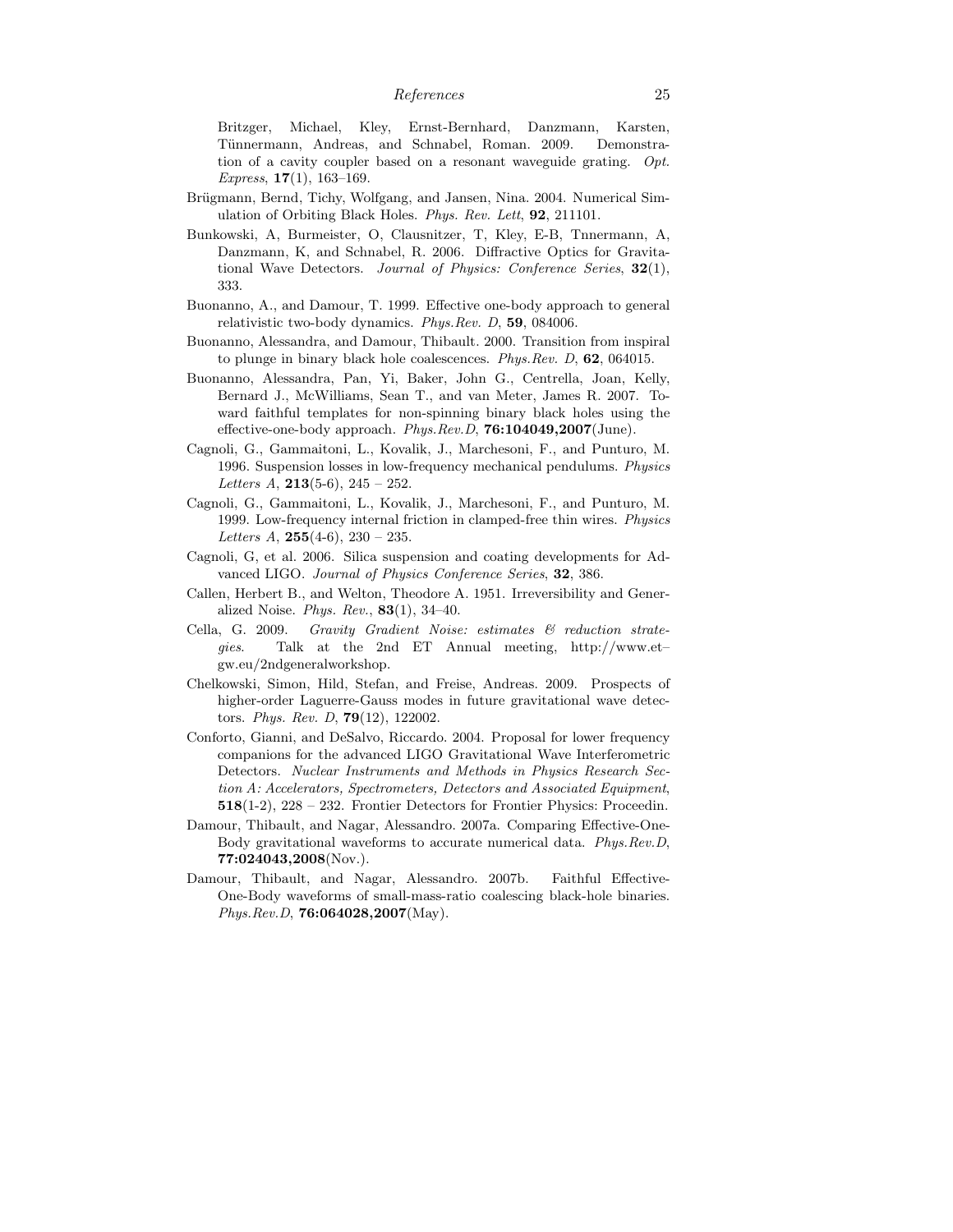- Damour, Thibault, Iyer, Bala R., and Sathyaprakash, B. S. 2002. A comparison of search templates for gravitational waves from binary inspiral - 3.5PN update. *Phys.Rev. D*, **66**, 027502.
- Damour, Thibault, Iyer, Bala R., Jaranowski, Piotr, and Sathyaprakash, B. S. 2003. Gravitational waves from black hole binary inspiral and merger: The span of third post-Newtonian effective-one-body templates. *Phys.Rev. D*, **67**, 064028.
- Freise, A, Chelkowski, S, Hild, S, Pozzo, W Del, Perreca, A, and Vecchio, A. 2009. Triple Michelson interferometer for a third-generation gravitational wave detector. *Classical and Quantum Gravity*, **26**(8), 085012 (14pp).
- Gair, Jonathan R., Mandel, Ilya, Miller, M. Coleman, and Volonteri, Marta. 2009a. Exploring intermediate and massive black-hole binaries with the Einstein Telescope. *arXiv:0907.5450*, July.
- Gair, Jonathan R, Mandel, Ilya, Sesana, Alberto, and Vecchio, Alberto. 2009b. Probing seed black holes using future gravitational-wave detectors. *Classical and Quantum Gravity*, **26**(July), 204009.
- Goßler, S, Cagnoli, G, Crooks, D R M, Lück, H, Rowan, S, Smith, J R, Strain, K A, Hough, J, and Danzmann, K. 2004. Damping and tuning of the fibre violin modes in monolithic silica suspensions. *Classical and Quantum Gravity*, **21**, S923.
- Green, Martin A., and Keevers, Mark J. 1995. Optical properties of intrinsic silicon at 300 K. *Progress in Photovoltaics: Research and Applications*, **3**, 189–192.
- Hannam, Mark, and Hawke, Ian. 2009. Numerical relativity simulations in the era of the Einstein Telescope. *arXiv:0908.3139v1 [gr-qc]*, Aug.
- Harms, Jan, Chen, Yanbei, Chelkowski, Simon, Franzen, Alexander, Vahlbruch, Henning, Danzmann, Karsten, and Schnabel, Roman. 2003. Squeezed-input, optical-spring, signal-recycled gravitational-wave detectors. *Phys. Rev. D*, **68**(4), 042001.
- Harry, Gregory M, Abernathy, Matthew R, Becerra-Toledo, Andres E, Armandula, Helena, Black, Eric, Dooley, Kate, Eichenfield, Matt, Nwabugwu, Chinyere, Villar, Akira, Crooks, D R M, Cagnoli, Gianpietro, Hough, Jim, How, Colin R, MacLaren, Ian, Murray, Peter, Reid, Stuart, Rowan, Sheila, Sneddon, Peter H, Fejer, Martin M, Route, Roger, Penn, Steven D, Ganau, Patrick, Mackowski, Jean-Marie, Michel, Christophe, Pinard, Laurent, and Remillieux, Alban. 2007. Titania-doped tantala/silica coatings for gravitational-wave detection. *Classical and Quantum Gravity*, **24**(2), 405–415.
- Hild, S, Chelkowski, S, Freise, A, Franc, J, Morgado, N, Flaminio, R, and DeSalvo, R. 2010. A xylophone configuration for a third-generation gravitational wave detector. *Classical and Quantum Gravity*, **27**(1), 015003 (8pp).
- Hild, Stefan. 2009. *Khalili-Cavities for ET?* Talk at the ET–WP3 meeting in Glasgow (December 2009).
- Hild, Stefan, Chelkowski, Simon, and Freise, Andreas. 2008. Pushing towards the ET sensitivity using 'conventional' technology. *arXiv:0810.0604v2 [gr-qc]*.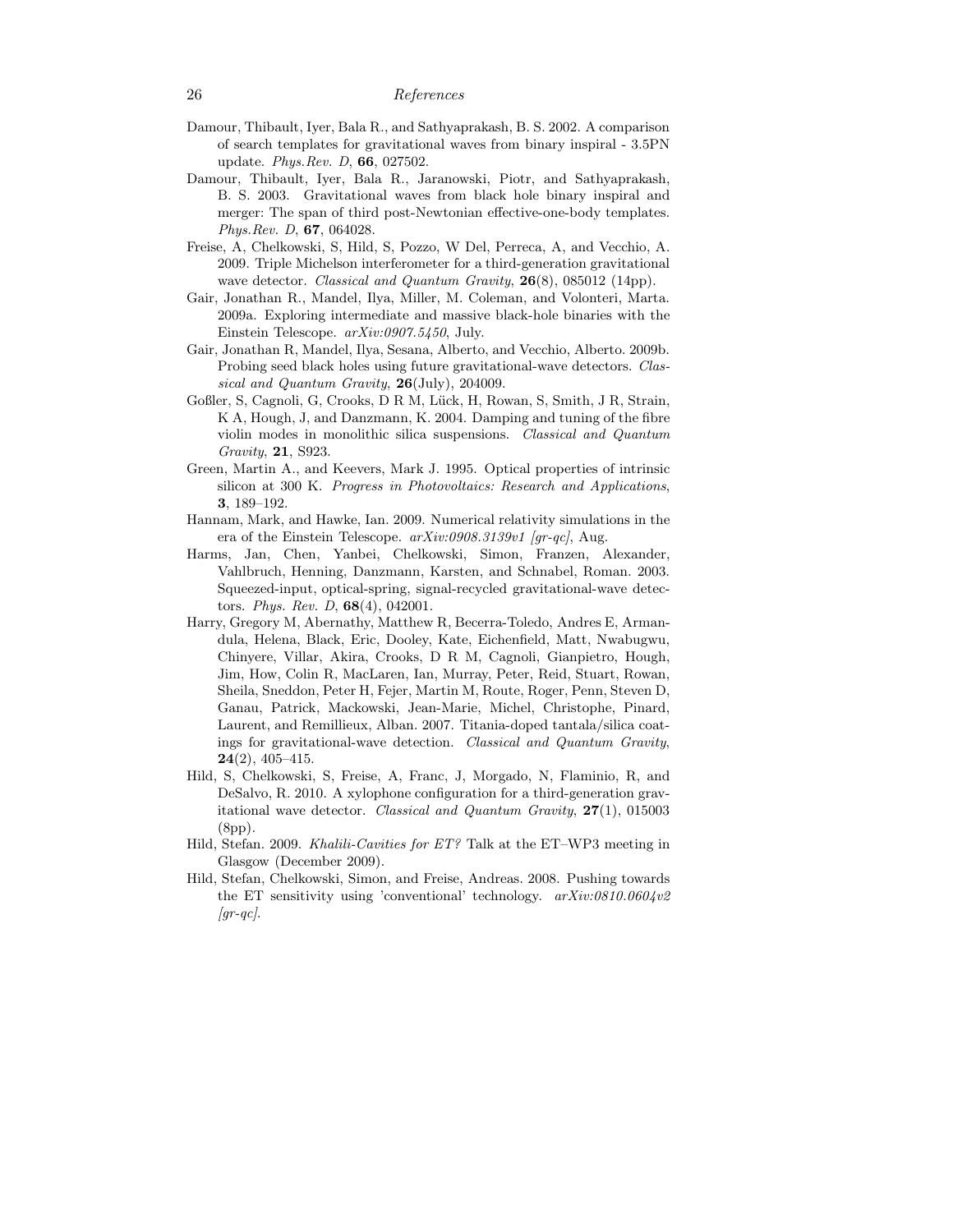- http://www.et–gw.eu/. 2009. *The Einstein Telescope design study (FP7– Capacities, Grant Agreement 211743)*.
- Hughes, Scott A., and Thorne, Kip S. 1998. Seismic gravity-gradient noise in interferometric gravitational-wave detectors. *Phys. Rev. D*, **58**(12), 122002.
- Ju, L., Zhao, C., Gras, S., Degallaix, J., Blair, D.G., Munch, J., and Reitze, D.H. 2006a. Comparison of parametric instabilities for different test mass materials in advanced gravitational wave interferometers. *Physics Letters A*, **355**(6), 419 – 426.
- Ju, L., Gras, S., Zhao, C., Degallaix, J., and Blair, D.G. 2006b. Multiple modes contributions to parametric instabilities in advanced laser interferometer gravitational wave detectors. *Physics Letters A*, **354**, 360–365.
- Khalili, F.Ya. 2005. Reducing the mirrors coating noise in laser gravitationalwave antennae by means of double mirrors. *Physics Letters A*, **334**(1),  $67 - 72.$
- Kimble, H. J., Levin, Yuri, Matsko, Andrey B., Thorne, Kip S., and Vyatchanin, Sergey P. 2001. Conversion of conventional gravitational-wave interferometers into quantum nondemolition interferometers by modifying their input and/or output optics. *Phys. Rev. D*, **65**(2), 022002.
- Martin, I, et al. 2008. Measurements of a low-temperature mechanical dissipation peak in a single layer of Ta2O<sup>5</sup> doped with TiO2. *Classical and Quantum Gravity*, **25**, 055005.
- Meers, Brian J. 1988. Recycling in laser-interferometric gravitational-wave detectors. *Phys. Rev. D*, **38**(8), 2317–2326.
- Mehmet, Moritz, Vahlbruch, Henning, Lastzka, Nico, Danzmann, Karsten, and Schnabel, Roman. 2009. Observation of squeezed states with strong photon number oscillations. *http://arxiv.org/pdf/0909.5386*.
- Nakar, Ehud. 2007. Short-hard gamma-ray bursts. *Physics Reports*, **442**, 166–236.
- Ott, Christian D. 2009. The gravitational-wave signature of core-collapse supernovae. *Classical and Quantum Gravity*, **26**, 063001.
- Pretorius, Frans. 2005. Evolution of Binary Black-Hole Spacetimes. *Phys. Rev. Lett.*, **95**, 121101.
- Punturo, M, Abernathy, M, Acernese, F, Allen, B, Andersson, N, Arun, K, Barone, F, Barr, B, Barsuglia, M, Beker, M, Beveridge, N, Birindelli, S, Bose, S, Bosi, L, Braccini, S, Bradaschia, C, Bulik, T, Calloni, E, Cella, G, Chassande-Mottin, E, Chelkowski, S, Chincarini, A, Clark, J, Coccia, E, Colacino, C, Cumming, A, Cunningham, L, Cuoco, E, Danilishin, S, Danzmann, K, Luca, G De, Salvo, R De, Dent, T, Derosa, R, Fiore, L Di, Virgilio, A Di, Doets, M, Fafone, V, Falferi, P, Flaminio, R, Franc, J, Frasconi, F, Freise, A, Fulda, P, Gair, J, Gemme, G, Gennai, A, Giazotto, A, Glampedakis, K, Granata, M, Grote, H, Guidi, G, Hammond, G, Hannam, M, Harms, J, Heinert, D, Hendry, M, Heng, I, Hennes, E, Hild, S, Hough, J, Husa, S, Huttner, S, Jones, G, Khalili, F, Kokeyama, K, Kokkotas, K, Krishnan, B, Lorenzini, M, Lueck, H, Majorana, E, Mandel, I, Mandic, V, Martin, I, Michel, C, Minenkov, Y, Morgado, N, Mosca,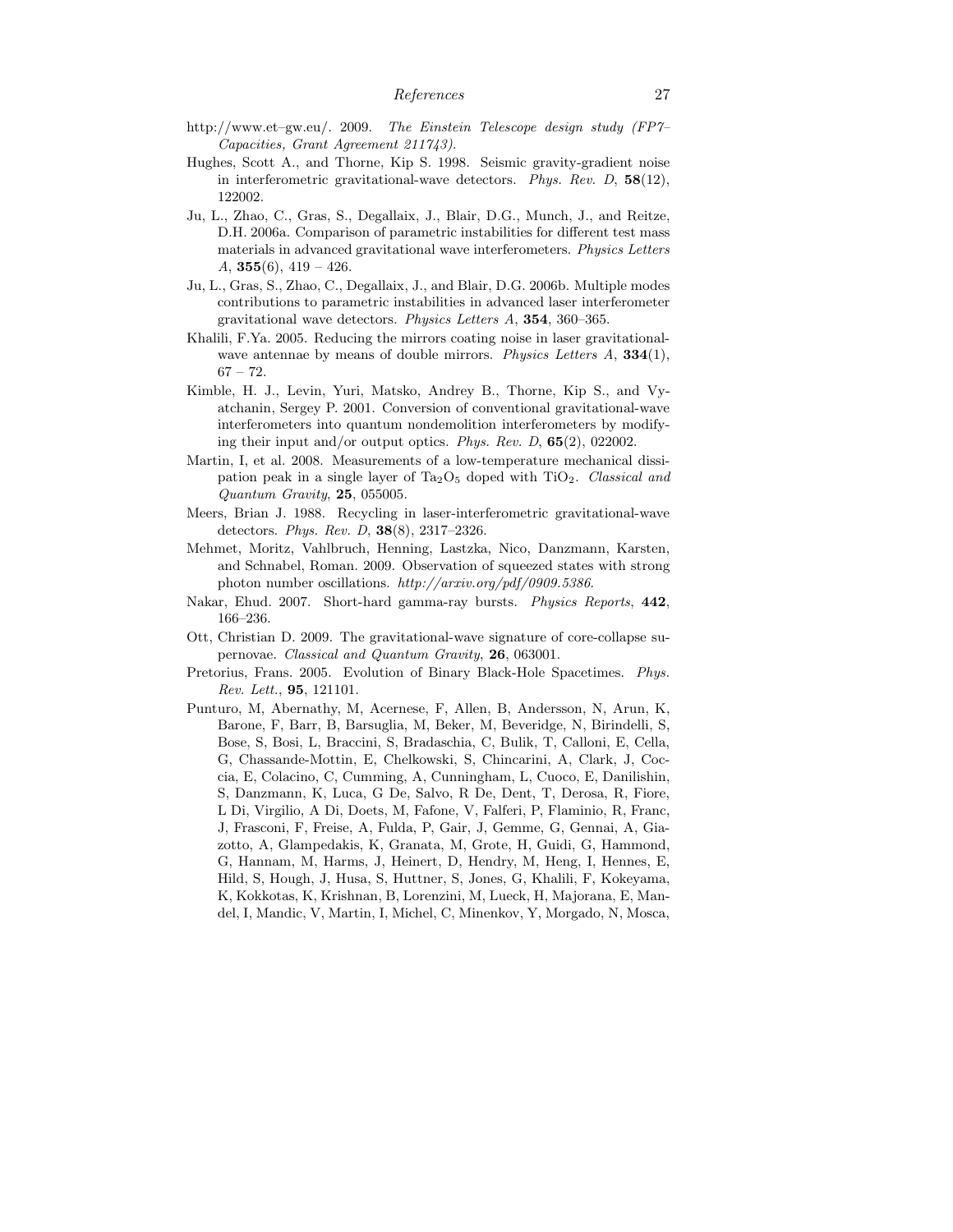S, Mours, B, Mueller-Ebhardt, H, Murray, P, Nawrodt, R, Nelson, J, Oshaughnessy, R, Ott, C D, Palomba, C, Paoli, A, Parguez, G, Pasqualetti, A, Passaquieti, R, Passuello, D, Pinard, L, Poggiani, R, Popolizio, P, Prato, M, Puppo, P, Rabeling, D, Rapagnani, P, Read, J, Regimbau, T, Rehbein, H, Reid, S, Rezzolla, L, Ricci, F, Richard, F, Rocchi, A, Rowan, S, Ruediger, A, Sassolas, B, Sathyaprakash, B, Schnabel, R, Schwarz, C, Seidel, P, Sintes, A, Somiya, K, Speirits, F, Strain, K, Strigin, S, Sutton, P, Tarabrin, S, van den Brand, J, van Leewen, C, van Veggel, M, van den Broeck, C, Vecchio, A, Veitch, J, Vetrano, F, Vicere, A, Vyatchanin, S, Willke, B, Woan, G, Wolfango, P, and Yamamoto, K. 2009. *Third Generation of Gravitational Wave Observatories and their Science Reach*. submitted to Classical and Quantum Gravity.

- Reid, S., Cagnoli, G., Crooks, D.R.M., Hough, J., Murray, P., Rowan, S., Fejer, M.M., Route, R., and Zappe, S. 2006. Mechanical dissipation in silicon flexures. *Physics Letters A*, **351**(4-5), 205 – 211.
- Sathyaprakash, B. S., Schutz, Bernard, and Broeck, Chris Van Den. 2009. Cosmography with the Einstein Telescope. *arXiv:0906.4151v1 [astroph.CO]*, June.
- Sato, Shuichi, Miyoki, Shinji, Telada, Souichi, Tatsumi, Daisuke, Araya, Akito, Ohashi, Masatake, Totsuka, Yoji, Fukushima, Mitsuhiro, and Fujimoto, Masa-Katsu. 2004. Ultrastable performance of an underground-based laser interferometer observatory for gravitational waves. *Phys. Rev. D*, **69**(10), 102005.
- Saulson, Peter R. 1984. Terrestrial gravitational noise on a gravitational wave antenna. *Phys. Rev. D*, **30**(4), 732–736.
- Schutz, Bernard F. 1986. Determining the Hubble constant from gravitational wave observations. *Nature*, **323**, 310–311.
- Shoemaker, David. 2001. *Future limits to sensitivity*. G010026-00-G.
- Tomaru, T., Suzuki, T., Uchiyama, T., Yamamoto, A., Shintomi, T., Taylor, C. T., Yamamoto, K., Miyoki, S., Ohashi, M., and Kuroda, K. 2002. Maximum heat transfer along a sapphire suspension fiber for acryogenic interferometric gravitational wave detector. *Physics Letters A*, **301**(3-4), 215 – 219.
- Tomaru, Takayuki, Uchiyama, Takashi, Tatsumi, Daisuke, Miyoki, Shinji, Ohashi, Masatake, Kuroda, Kazuaki, Suzuki, Toshikazu, Yamamoto, Akira, and Shintomi, Takakazu. 2001. Cryogenic measurement of the optical absorption coefficient in sapphire crystals at 1.064[mu]m for the large-scale cryogenic gravitational wave telescope. *Physics Letters A*, **283**(1-2),  $80 - 84$ .
- Tomaru, Takayuki, et al. 2002. Thermal lensing in cryogenic sapphire substrates. *Classical and Quantum Gravity*, **19**, 2045.
- Tomaru, Takayuki, et al. 2004. Development of a cryocooler vibrationreduction system for a cryogenic interferometric gravitational wave detector. *Classical and Quantum Gravity*, **21**, S1005.
- Uchiyama, T., Tomaru, T., Tatsumi, D., Miyoki, S., Ohashi, M., Kuroda, K., Suzuki, T., Yamamoto, A., and Shintomi, T. 2000. Mechanical quality